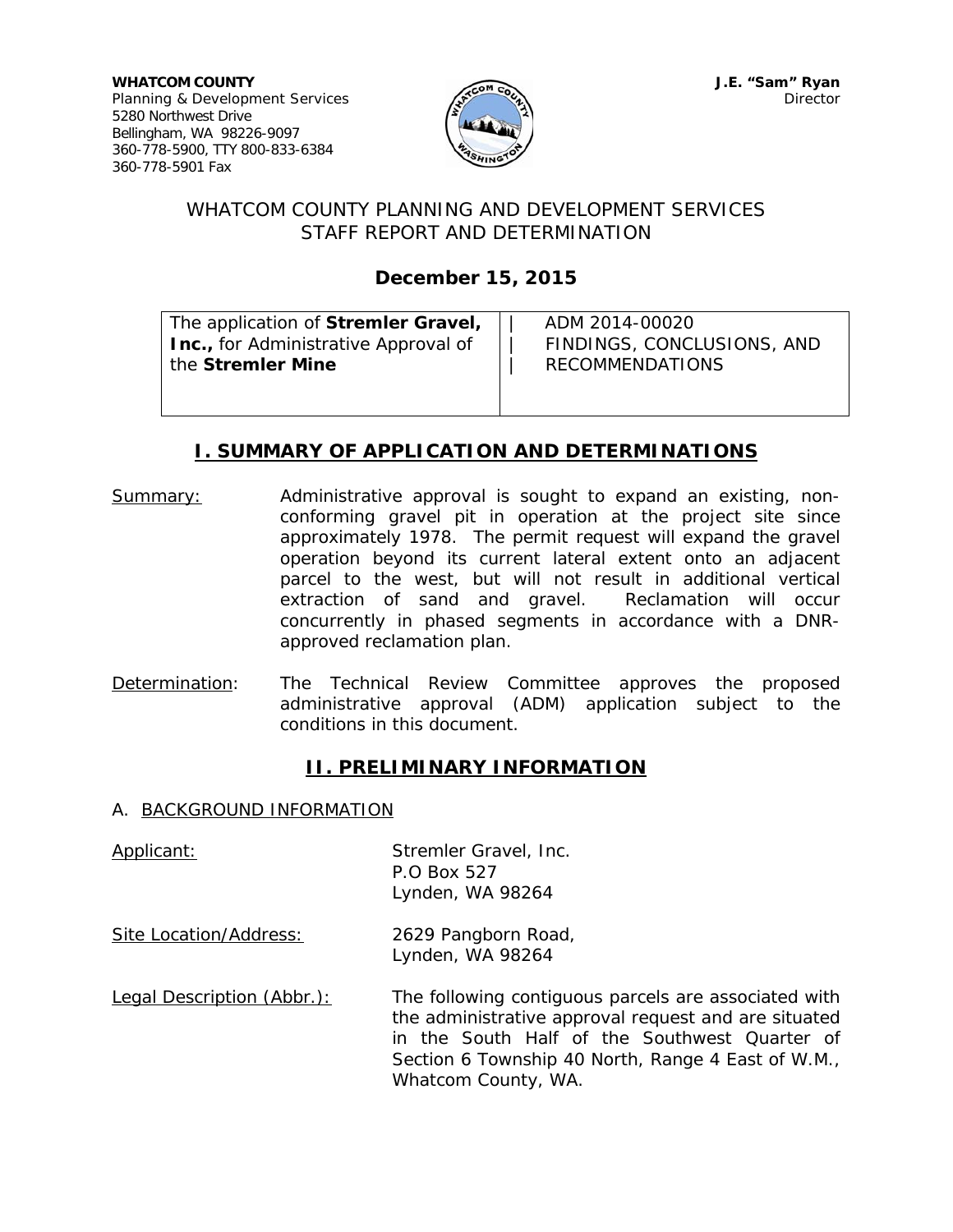Stremler Gravel, Inc. – Stremler Surface Mine ADM2014-00020 Staff Report

|                              | APN No. 400406-182068: The EAST one-half of the<br>West 30 acres of the Southeast quarter of the<br>quarter of Section<br>Southwest<br>6, Township<br>40North, Range 4 East of W.M., except County Road<br>No. 206 (Pangborn Road).<br>Situate in Whatcom County, Washington.          |
|------------------------------|----------------------------------------------------------------------------------------------------------------------------------------------------------------------------------------------------------------------------------------------------------------------------------------|
|                              | Subject to and together with all easements,<br>restrictions and reservations of record.                                                                                                                                                                                                |
|                              | APN No. 400406-133070: The West 15 Acres of the<br>Southeast Quarter of the Southwest Quarter Less<br>Roads, located in Section 6, Township 40 North,<br>Range 4 East of W.M.<br>Situate in Whatcom County, Washington                                                                 |
| Assessor's Parcel Number(s): | 400406-182068 and 400406-133070                                                                                                                                                                                                                                                        |
| <u>Zoning:</u>               | Residential - 10 Acres (R10A)                                                                                                                                                                                                                                                          |
| Comprehensive Plan:          | Mineral Resource Lands (MRL)                                                                                                                                                                                                                                                           |
| Subarea:                     | Lynden-Nooksack                                                                                                                                                                                                                                                                        |
| <b>Total Acreage:</b>        | Proposed sand and gravel extraction operations will<br>cover 18.13 acres on the south half of the subject<br>parcels. The existing operation has disturbed<br>approximately 8 acres. The combined acreage of<br>both parcels associated with the permit application<br>is 29.32 acres. |
| Roads:                       | Pangborn Road (East-West, adjacent to north of<br>subject parcels) - Trapline Road (North-South, to<br>west of subject parcels.)                                                                                                                                                       |
| <b>Water Supply:</b>         | Meadowbrook Water Association<br>PWS ID#7H01-03                                                                                                                                                                                                                                        |
| Sewage Disposal:             | Onsite Septic System                                                                                                                                                                                                                                                                   |
| Fire Protection:             | Whatcom County Fire District No. 14, Station 91<br>(most proximal)                                                                                                                                                                                                                     |
|                              |                                                                                                                                                                                                                                                                                        |
| Law Enforcement:             | Whatcom County Sheriff's Office                                                                                                                                                                                                                                                        |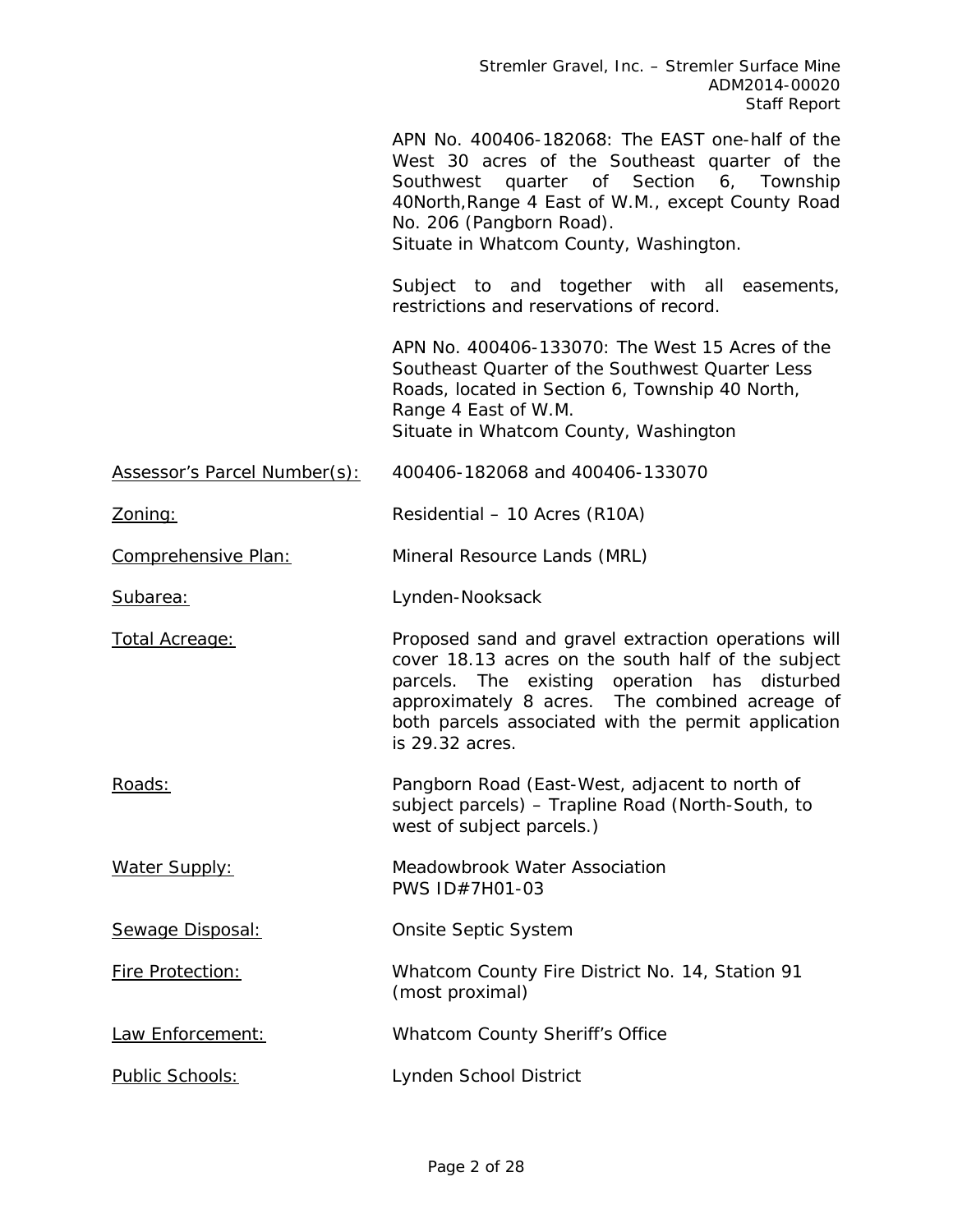Stremler Gravel, Inc. – Stremler Surface Mine ADM2014-00020 Staff Report

- Topography: The site is situated on gently rolling and hummocky topography of glacial origin that generally faces south to southwest. Mineral extraction at the west parcel has resulted in an approximately 30-foot depression at the west parcel, with sidewall slope gradients as great as 70 percent, with limited areas approaching near vertical. Adjacent extraction operations to the east and south have also lowered the land surface to a similar elevation as that observed at the existing and proposed pit floor.
- Vegetation: The south-half of the east parcel has been largely stripped of vegetation as a result of historic mineral extraction. Grasslands are observed to the north of the existing mine footprint, and cover the majority of the west parcel. A few, well-established evergreen and deciduous trees are present in the north-half of the subject parcels paralleling the north-south property line.
- Adjacent Land Uses: North: Rural/AG East: Mineral Extraction South: Mineral Extraction West: Rural/AG

Easements: Access and Utility Easement, Whatcom County Auditor File No.: 2080100968

Application Date: November 15, 2013 NOAR Date: December 9, 2014 Approval Date: December 15, 2015 Appeal Deadline: December 29, 2015

Exhibits: a. Pangborn Pit Site Drawings, August 2002, prepared by Anderson Forestry Consultants, drawn by BEK Engineering & Environmental, Inc.

Professional Reports:

Associated Earth Sciences, Inc. (AESI), Critical Aquifer Recharge Area Assessment Report; Pangborn Road Mine, August 4, 2015.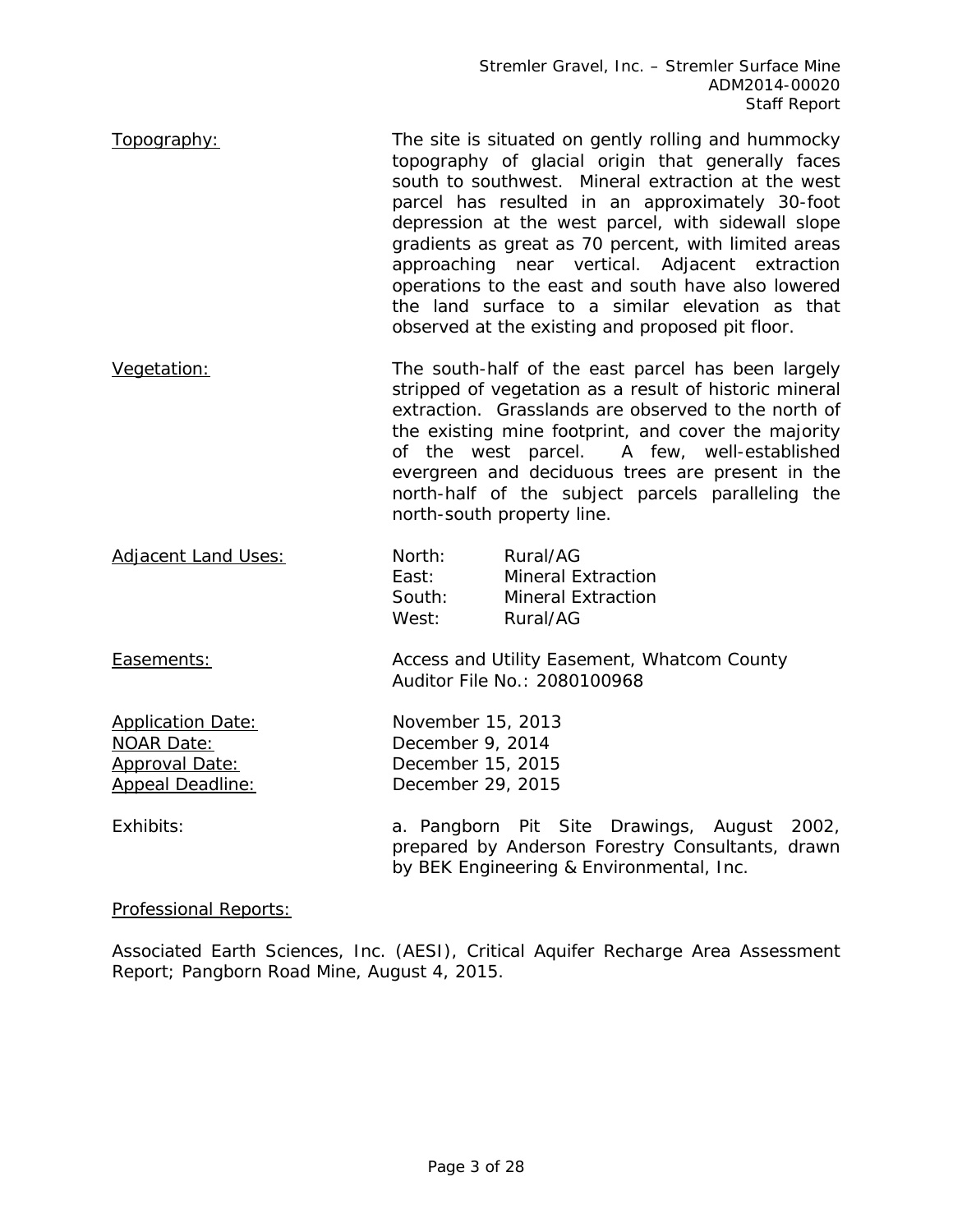## **III. AUTHORIZING CODES, POLICIES, PLANS, AND PROGRAMS:**

- 1. Whatcom County Comprehensive Plan
- 2. State Environmental Policy Act (SEPA). Washington Administrative Code Chapter 197-11, Whatcom County Environmental Policy Administration Chapter 16.08
- 3. Whatcom County Code Chapter 16.16, Critical Areas
- 4. Whatcom County Code Title 20, Section 20.73, Official Whatcom County Zoning Ordinance
- 5. Washington Administrative Code (WAC) 173-60, Maximum Environmental Noise Levels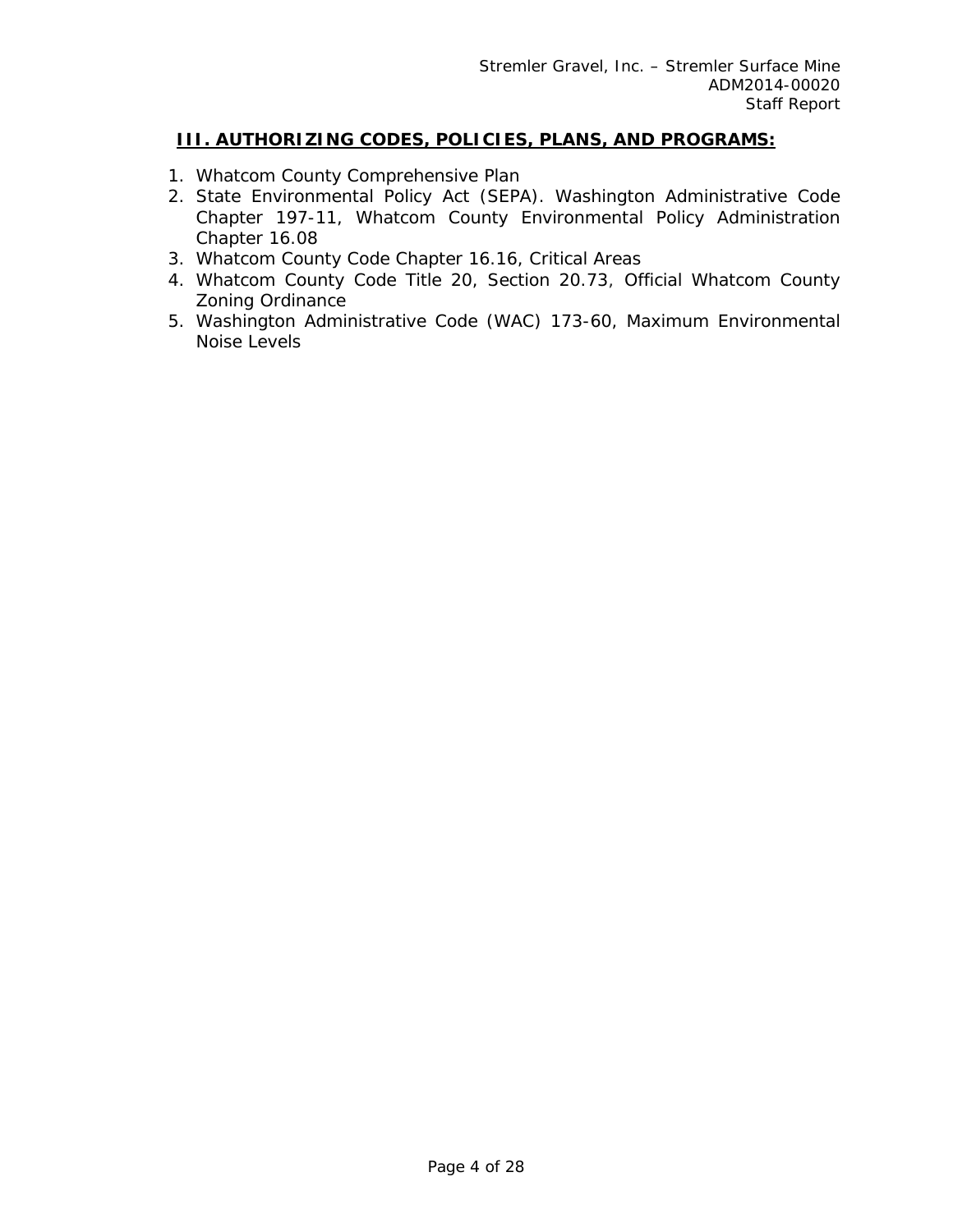## **IV. APPLICATION PROPOSAL**

According to County records sand and gravel extraction operations have taken place at the project site since approximately 1978. As such the original mining activity pre-dates Whatcom County's adoption of the 1997 Comprehensive Plan and Mineral Resource Land Special District Overlay and the mine is presently operating under a non-conforming status. However, the site has never obtained a Washington State Department of Natural Resources (DNR) Reclamation Permit, despite meeting State surface mine and reclamation thresholds.

Development of new or expanded surface mining operations within Mineral Resource Lands required a Whatcom County Administrative Approval Use permit at the time of application. The permit request constitutes an expansion of the existing, nonconforming operation from approximately 8.5 acres to 18.3 acres. The pit floor elevation will remain the same but will be extended across the adjacent parcel to the west. In addition, a reclamation permit will be obtained from the Washington State Department of Natural Resources.

Sand and gravel extraction will proceed in accordance with established methodologies currently employed onsite, which consist of dry mining methods above the ground water table. Approximate annual extraction volumes of 20,000 cubic yards are anticipated, although the actual rate of extraction will fluctuate based on market pressures.

Access to the site will continue at the 80-foot wide asphalt-paved apron accessing Pangborn Road. The applicant estimates an average of eight truck trips per day (four round trip), with the majority of truck traffic consisting of truck and trailer. Less than two average daily trips (one round trip) are anticipated for site operators, deliveries and other non-transport site activities. No road improvements are necessary to meet current Whatcom County Road standards.

Site reclamation plans prepared by BEK Engineering & Environmental, Inc., dated August 2002, indicate that final pit wall configurations will be ranged between 3H:1 to 2H:1V (Horizontal to Vertical). Reclamation will be to rural pasture land, which is consistent with the underlying R10A zoning as well as being pursuant to the local land use character immediately surrounding the subject parcels. Final grade has been designed to meet adjacent site topography, and includes considerations to match reclamation contours proposed for the adjacent gravel pits to the west, east and south.

The operation and reclamation to rural pasture shall be completed in accordance with submitted plans reviewed and approved by the DNR as necessary to secure a Reclamation Permit. No other expansions or modifications are proposed.

The mine footprint is located in a regulated Critical Aquifer Recharge Area (CARA) pursuant to Whatcom County Code (WCC), Chapter 16.16, Article 5, and has been designed to satisfy performance standards for surface mines located in CARA's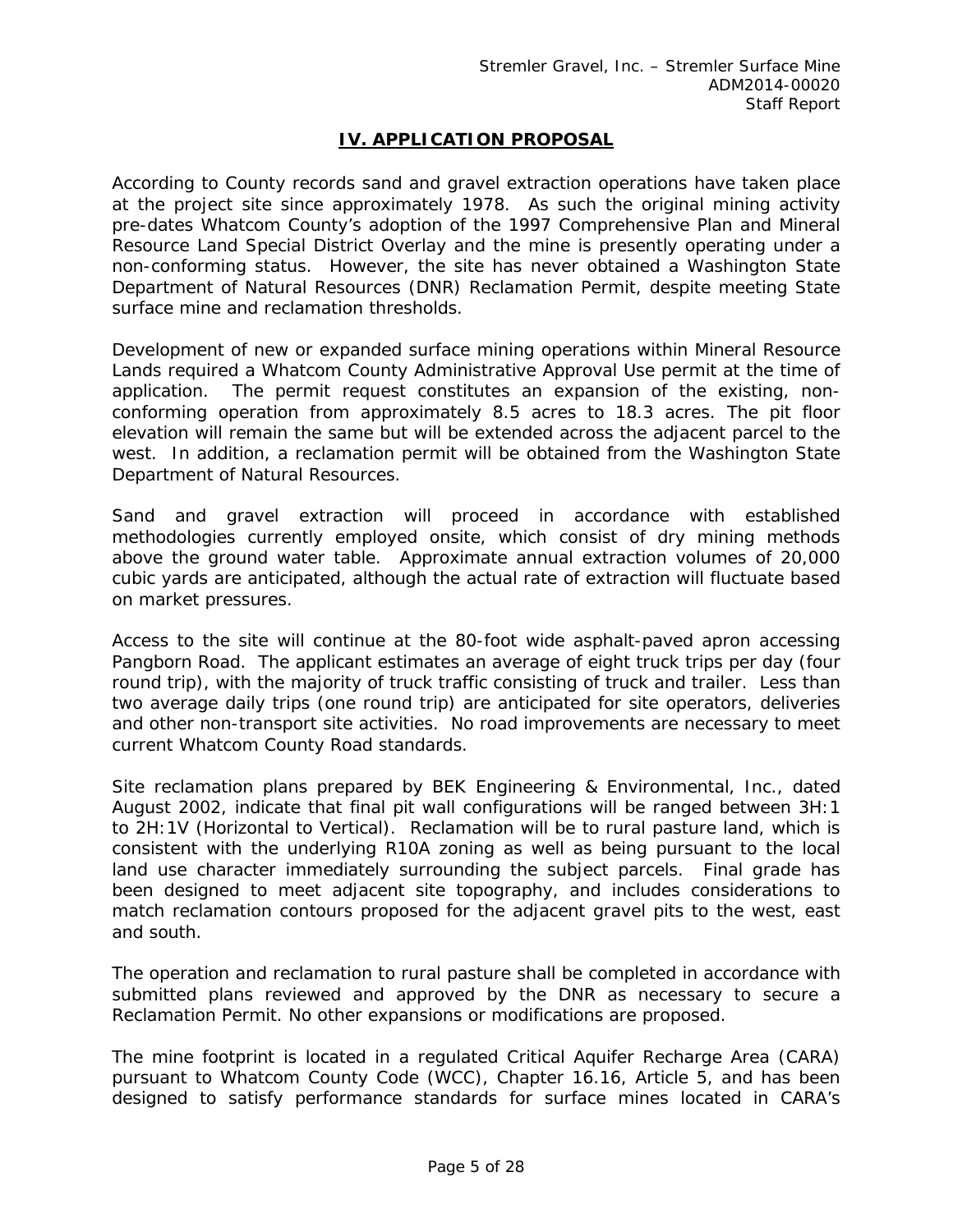pursuant to WCC 20.70.702. The mine perimeter is laid out to avoid encroaching closer than 300 foot away from a proximal potable water supply serving the western subject parcel in accordance with WCC 20.73.702(1) as well as an irrigation well located near the east property border at the adjacent parcel to the west.

Front-end loaders, trucks, trailers, aggregate crusher, and other earth moving machinery are proposed to operate during hours of operation authorized by the Whatcom County Code for surface mining. The applicant is required to meet noise standards set forth in the development and performance standards of the Whatcom County Zoning Code, WCC 20.73.701.

Stremler Gravel, Inc., maintains a Materials Disposal Program and Procedures Plan (MDPPP) for the site and a Spill Prevention, Control, and Countermeasure Plan (SPCC), as well as a current Washington State Department of Ecology National Pollutant Discharge Elimination System (DOE NPDES) Sand and Gravel General Permit, all of which was reviewed by Whatcom County Planning and Development Services staff. All stormwater generated at the subject parcels is directed toward a surface depression/pond that has been created as a result of mining activities and releases to groundwater. As extraction and site reclamation proceeds any and all storm water drainage leaving the site shall remain in compliance with Chapter 2 of the Whatcom County Development Standards, under the jurisdiction of the Whatcom County Public Works Department, Engineering Division, and requirements of the most current version of the sites DOE NPDES Sand and Gravel General Permit. As necessary the applicant shall revise the MDPPP and SPCC to reflect revised site configurations and ensure that the site maintains compliance with local and state stormwater regulations.

## **V. SITE DESCRIPTION**

The subject parcels abut Pangborn Road to the north, and are located approximately 1,000 feet east of Trapline Road. An existing 80-foot wide, asphalt-paved apron provides access to/from Pangborn road and a gravel-drive descends to the pit floor, approximately 750 feet to the south. An existing single-family residence is located at the eastern subject parcel, north of the non-conforming and proposed mine perimeter. The proposed mine expansion will extend extraction activities on to the adjacent parcel to the east. Aside from existing agricultural activities no development is presently located at the eastern subject parcel. A mix of rural residential and agricultural uses surround the subject parcels to the north and west, where as existing, non-associated, surface mining operations are located to the south and east.

The site address of the parcel through which access to the surface mine has been established and contains the existing non-conforming operation is 2629 Pangborn Road (Tax Parcel No.: 400406182068). The proposed expansion would extend mining to the west on to Tax Parcel Number 400406133070. The subject parcels are located approximately 3.5 miles west of Sumas, Washington, and 3.5 miles east of Lynden, Washington, and 3.5 miles north of Everson, Washington, and are situated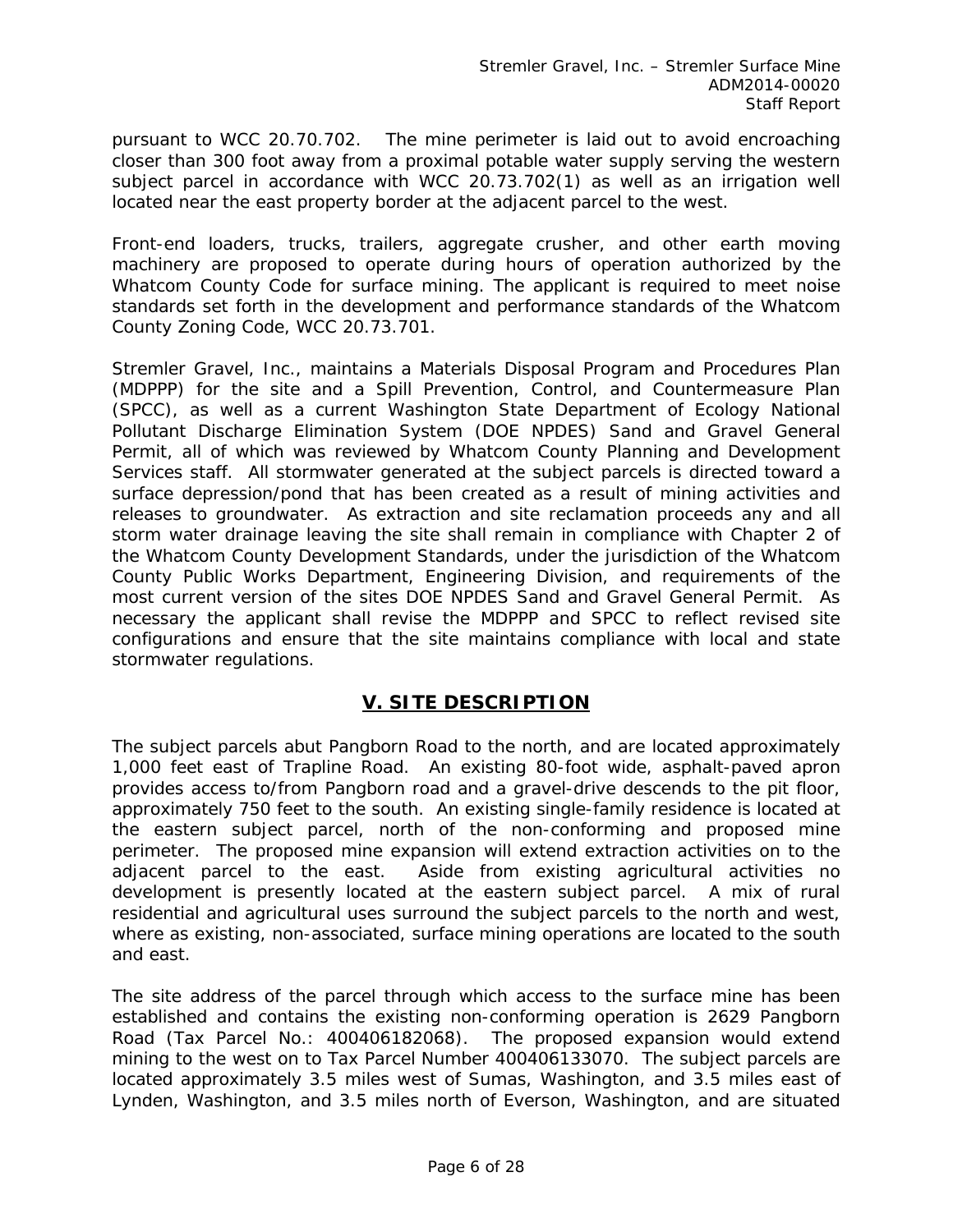in the South Half of the Southwest Quarter of Section 6 Township 40 North, Range 4 East of W.M., Whatcom County, Washington.

Ingress/egress to the surface mine has been in place as a non-conforming use, presumably since conception. The newly proposed mine configuration requests continued ingress/egress at 2629 Pangborn Road.

The surface mine is situated on moderately hummocky topography that generally faces south at a minimal slope. The project site is located within the Sumas River Watershed. All stormwater generated at the project site is designed to discharge to groundwater, however surface water in the immediate surrounding area flows south and east, and meets with the Johnson Creek, a tributary to the Sumas River, less than 1 mile to the east.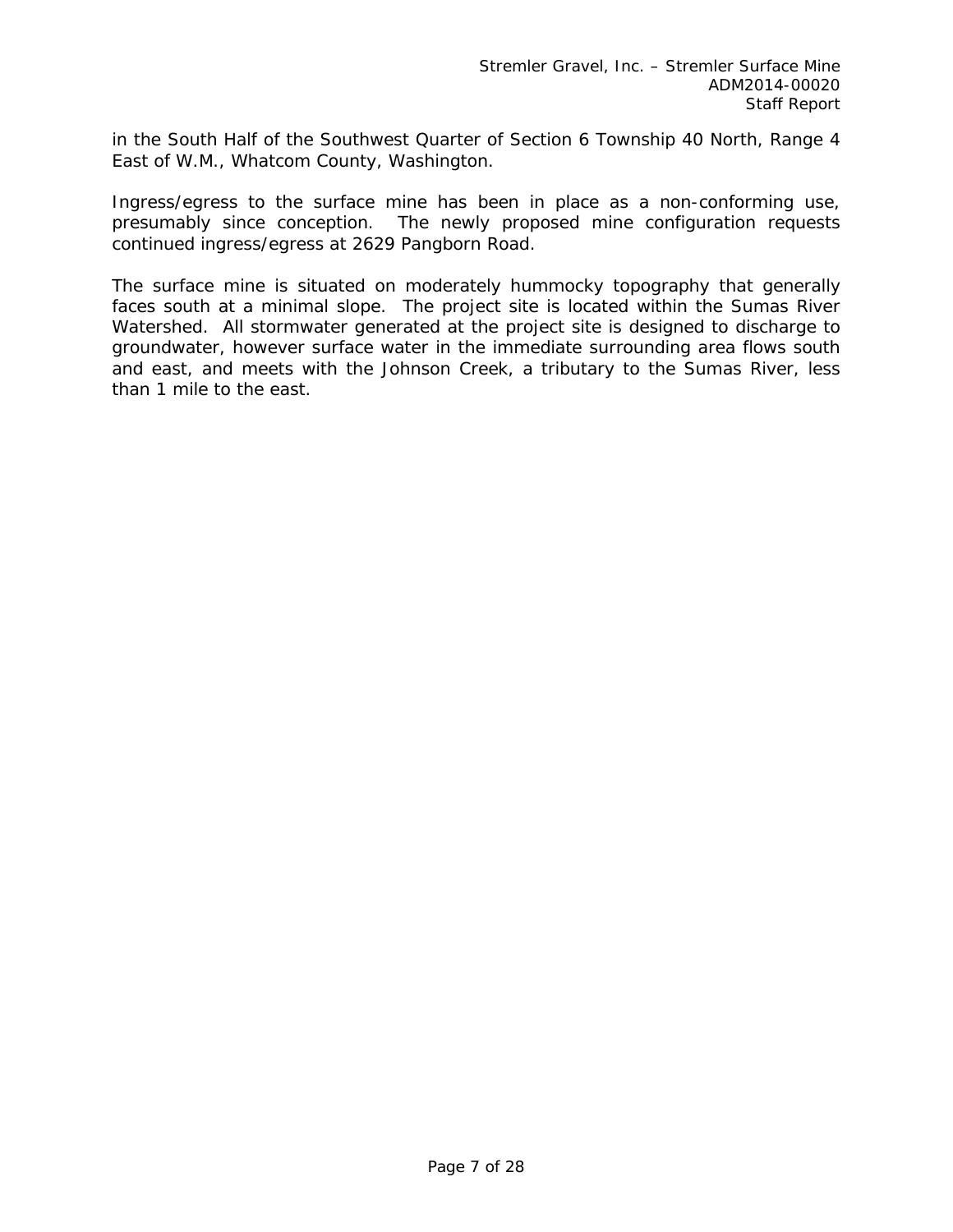## **VI. PUBLIC NOTICE AND COMMENT**

Requirements for public notice are contained in Chapter 2.33 WCC.

Notice of Application: On May 23, 2014, the Notice of Application was posted on-site pursuant to WCC 20.84.235(2). Notices were also mailed to all property owners whose boundaries lie within 1,000 feet of the subject property.

#### **Public Comments:**

During the public comment period for the Notice of Application, the County received one verbal comment. A summary and a response to the comment is presented below:

 Ms. Jolyn Leslie with the Washington State Department of Health expressed concern that the proposed activity could detrimentally impact the quality and quantity of the nearby Meadowbrook Water Association wellhead.

The project site is located in a Critical Aquifer Recharge Area (CARA) of High Susceptibility as defined by Article 5, Chapter 16.16 of the Whatcom County Critical Areas Ordinance (WC-CAO). As such the applicant was request to provide a professional assessment of potential groundwater impacts due to the proposed surface mining activities conducted by Washington State-licensed Hydrogeologist in accordance with the WC-CAO, Chapter 16.16.535. In addition, the applicant provided proof of coverage under the Washington State Department of Ecology Sand and Gravel General Permit, as well as copies of the sites Materials Disposal Program and Procedures Plan (MDPPP) and Spill Prevention, Control, and Countermeasure Plan (SPCC).

The results of the hydrogeologic investigation were presented in a professional report titled *Critical Aquifer Recharge Area Assessment Report,* completed by Associated Earth Sciences, Inc., dated August 4, 2015. The report included a description of proposed site activities, literature review of regional and site hydrogeologic investigations, interpretation of surface and subsurface geologic and hydrogeologic conditions, and groundwater elevation measurements from wellheads at nearby parcels and published research. The report concludes that, as designed, the proposed site activities meets the intent of WCC 20.73.702 for surface mining operations located in a regulated CARA.

Prevention of aquifer contamination as a result of the proposed surface mining activities is addressed by performance standards outlined in WCC 20.73.702, as well as measures implemented through the NPDES Sand and Gravel General Permit and the Stremler Gravel's Materials Disposal Program and Procedures Plan (MDPPP) for the site and a Spill Prevention, Control, and Countermeasure Plan (SPCC). From a technical standpoint, implementation of adequate performance standards is contingent upon first establishing the seasonal-high ground water table elevation. Groundwater elevation measurements reported by AESI indicate a water table elevation that may range between 120 to 110 feet AMSL beneath the proposed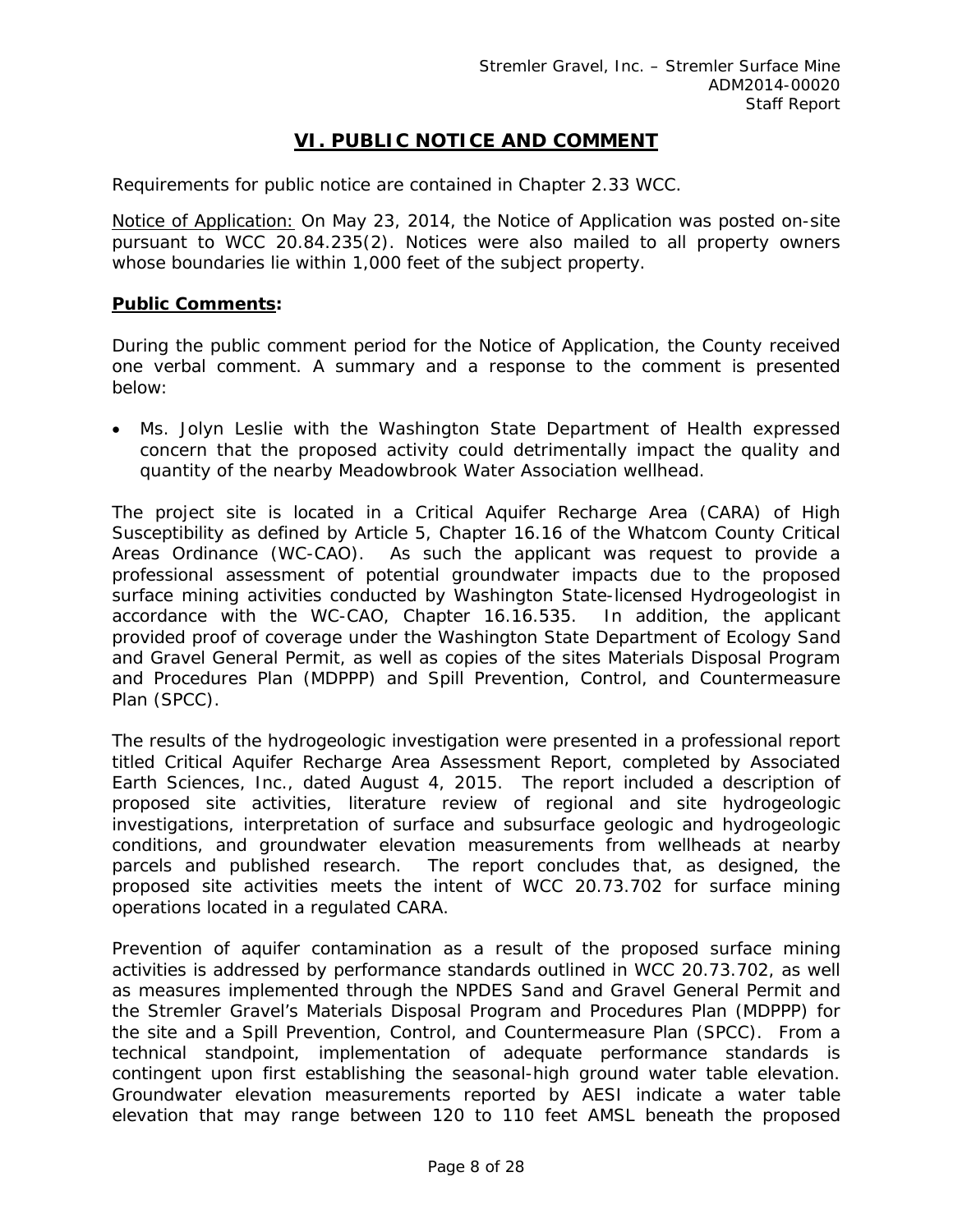project footprint. Based on this finding and the maximum proposed mine floor elevation of 120 feet AMSL, separation to groundwater will be less than 20 feet. For this reason performance standards in accordance with WCC 20.73.702(5) for parking, storage, maintenance, fueling, and washing of mobile equipment, fuel storage and all newly situated stationary and semi-mobile equipment shall be required for groundwater protection. For the subject parcel the implications of this conditions requires that all of the aforementioned activities must occur on unexcavated ground located north of the existing mine footprint.

The following site design and performance standards have been proposed in consideration of CARA regulations and the prevention of groundwater contamination due to the proposed surface mining activities. Many of the below-stated design considerations are presently in-place pursuant to an existing conditional use permit (cup1998-00028), which established office, shop, scales, and equipment storage in support of the surface mine on the adjacent 10-acre parcel located north of the permit mine boundary:

- *The mine footprint has been designed to maintain a 300 horizontal foot buffer from all proximal wellheads.*
- *All parking, vehicle maintenance activities, and fueling facilities are required to be located a minimum of 20 feet above the groundwater surface in accordance with WCC 20.73.702(5). Additionally, stationary and semimobile equipment will continue to be located at least 100 feet from any exposed water table at the WB's shop parcel. For the subject parcel all of the aforementioned activities must occur on un-excavated ground located north of the existing and proposed mine footprint.*
- *A locked entrance gate shall be installed to prevent unauthorized dumping of any materials within the surface mine operations in accordance with WCC 20.73.702(3). The gate shall remain closed and locked at all times when the mine site is not in operation.*
- *Onsite fuel and oil shall be stored in double containment vessels or located in lined and bermed impervious contaminate catchment areas in accordance with WCC 20.73.702(6). While not presently located at the project site, if future needs require any future fuel storage shall be located on un-excavated ground north of the existing and proposed mine footprint.*
- *The applicant has prepared a Materials Disposal Program and Procedures Plan (MDPPP) for the site and a Spill Prevention, Control, and Countermeasure Plan (SPCC) in accordance with WCC 20.73.702(7), which has been reviewed and approved by WC PDS, and is required to be updated as necessary to address modified pit operation and configuration.*
- *An oil-water separator shall be installed at any vehicle or wheel wash station. While not presently located at the project site, if future needs require any future fuel storage shall be located on un-excavated ground north of the existing and proposed mine footprint.*
- *The reclamation plan proposes minimal grade fill and does not propose import of off-site soils to establish final site grades. In the event that import soils are required a land disturbance permit shall be obtained in accordance*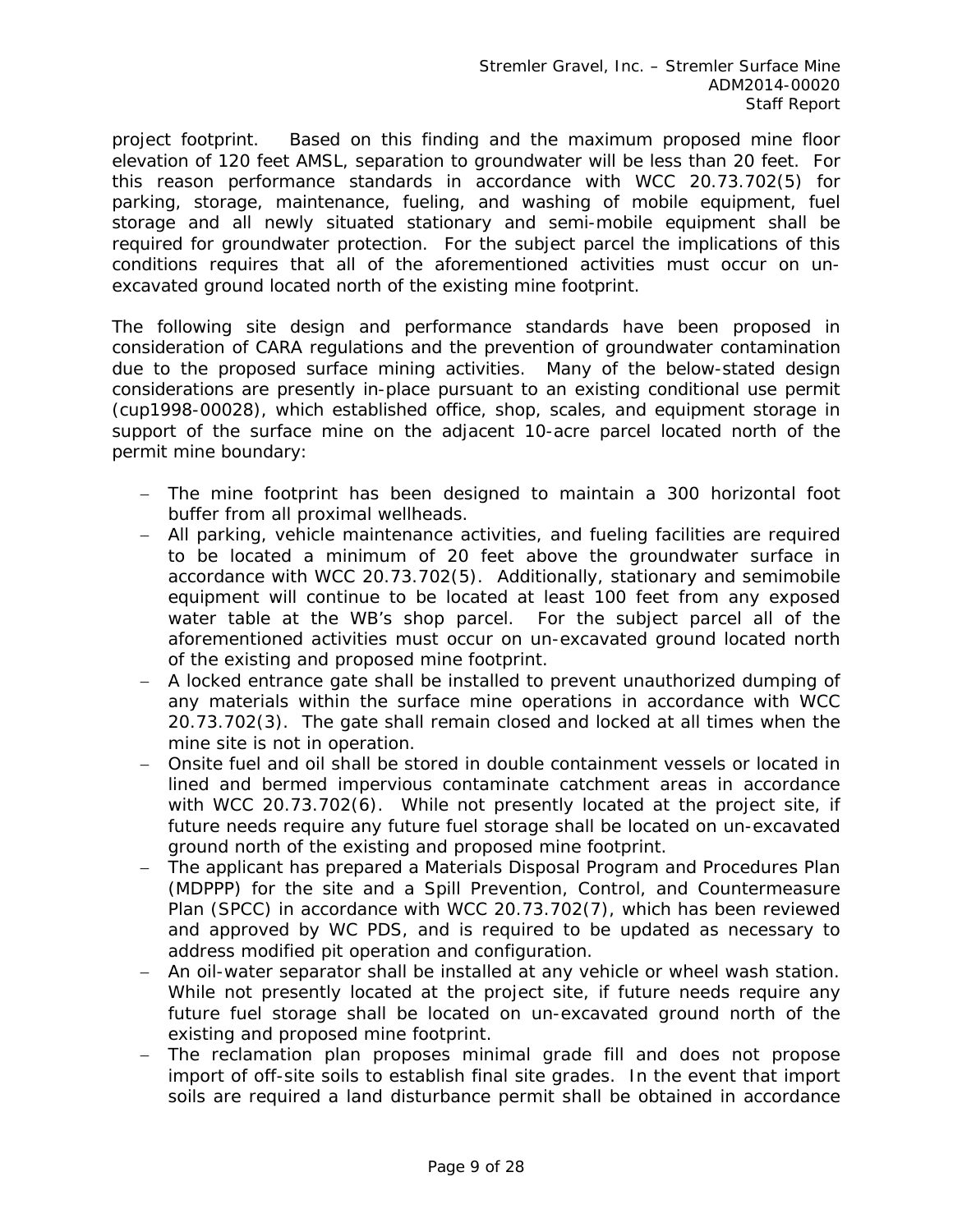*with WCC 20.73.702(4).* 

## **VII. STATE ENVIRONMENTAL POLICY ACT (SEPA)**

The State Environmental Policy Act (SEPA) requires applicants to disclose potential impacts to the environment unless the proposal is categorically exempt from SEPA threshold review. The project was determined to be subject to SEPA, and applicant submitted a project-specific SEPA Checklist as part of the projects application documents. The SEPA case number is SEP2014-00081. The following describes the SEPA review process and the justification to issue a Determination of Nonsignificance.

- *The Whatcom County SEPA Official reviewed the materials for the proposal.*
- *No mitigating conditions beyond those incorporated in adherence to local and state regulations were deemed necessary.*
- *A Determination of Non-significance was issued on April 7, 2014, and published in the Bellingham Herald.*
- *No public comments were received during the 14-day comment period.*

## **VIII. FINDINGS OF FACT AND CONSISTENCEY WITH REGULATIONS**

## **A. WCC 12.08 – Roads and Bridges, WCC 16.40 NPDES, WCC 20.80.521 Drainage and WCC 20.78 - Transportation Concurrency**

WCC Chapter 12.08 adopts and gives authorization for development standards for development within Whatcom County. Whatcom County shall establish uniform, comprehensive and distinct requirements which shall be applied to all developments. These requirements shall be established as "Whatcom County development standards" and shall exist to provide clear development guidelines for all construction activity within the county. These standards shall establish administrative and technical requirements for the implementation of land use regulations and shall provide the basis by which developments are evaluated to ensure compliance with county regulations.

The Whatcom County Public Works, Division of Engineering, reviewed the proposal. The following summarize their review:

There will be no change in traffic and vehicles will continue to access the site through the existing ingress/egress. No additional truck traffic will be generated, as per applicant's statement.

Stormwater runoff is collected in existing infiltration pond and infiltrates to the ground as per applicant's statement. The site currently operates under DOE issued NPDES Sand and Gravel Permit that is addressing water quality.

Engineering Services recommended the following conditions for approval: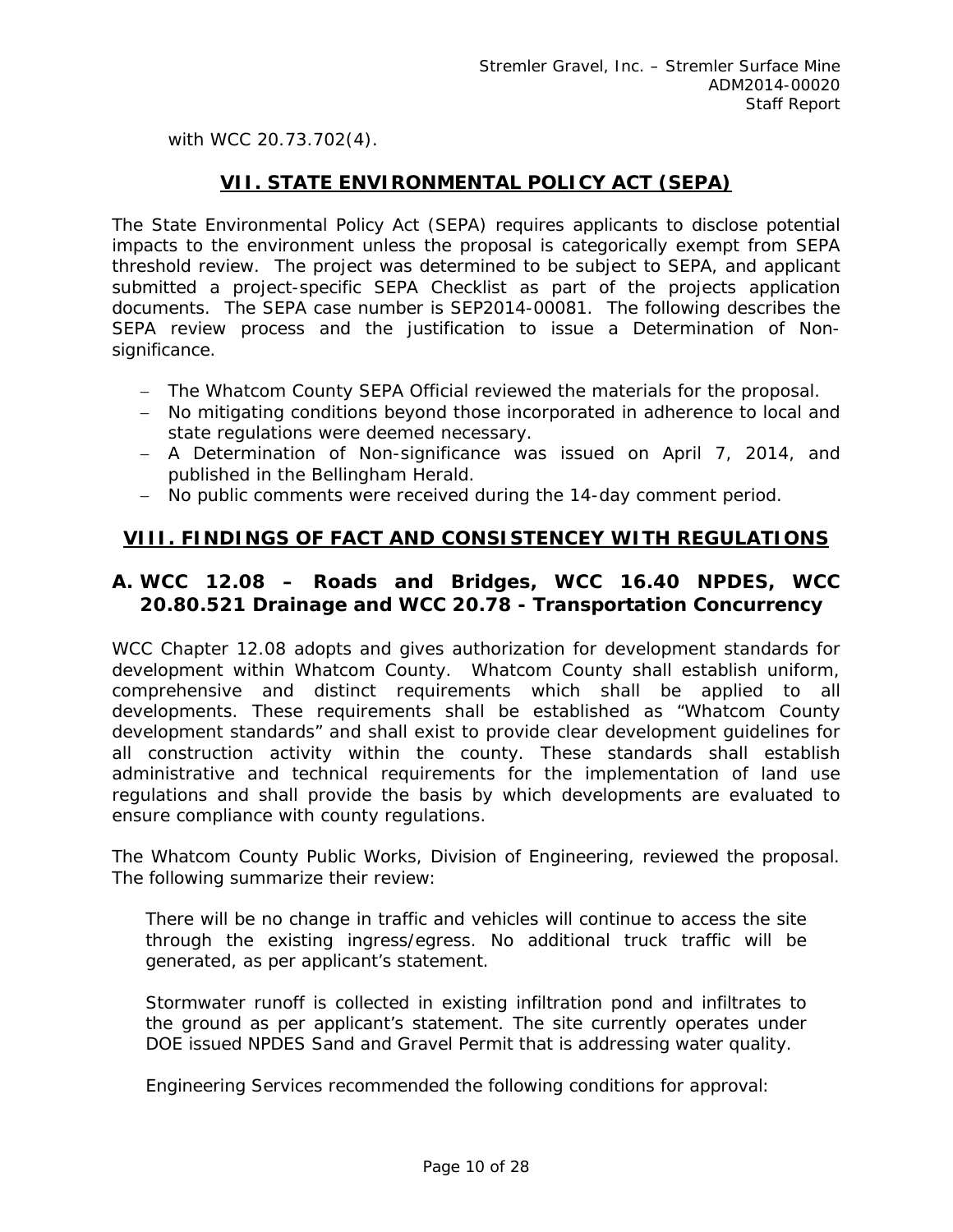*A Notice of Application describing the request for administrative approval, dated September 24, 2014, was routed to Roland Storme with the Washington State Department of Transportation (WSDOT) for comment. No comment was received.* 

*The Technical Review Committee has determined that, as conditioned, the project meets the requirements of WCC Chapter 12.08.* 

## **B. WCC 20.78 - Transportation Concurrency**:

WCC Chapter 20.78 gives authority to ensure adequate transportation facilities are available or provided concurrent with development.

*The Whatcom County Public Works, Division of Engineering, determined the proposed development is exempt from Concurrency Evaluation (WCC 20.78.030) because no increased traffic will result.* 

## **C. Title 24 – Health Code**

The Whatcom County Health Department reviewed the project and provided the following comments in a memorandum dated October 7, 2014:

#### Water Supply

If potable water is provided, commercial water availability approval will be required.

#### Sewage Disposal

If plumbing is provided to any building, an on-site sewage system (OSS) permit that demonstrates adequate sewage treatment capacity will be required.

#### Solid Waste

Solid waste management (burial, storage, landfilling) is not permitted at the site. If the applicant proposes inert waste (as defined in Chapter 173-350 WAC, Solid Waste Handling Standards) reclamation, a solid waste handling permit from WCHD and a conditional use permit from WCPDS may be required.

Notification to WCHD is required prior to acceptance and storage of any wood or inert wastes onto the site. Piles used for storage of wood and inert waste must be in compliance with Chapter 173-350 WAC, Solid Waste Handling Standards.

The Health Department also reviewed the sites Materials Disposal Program and Procedures Plan (MDPPP) and provided recommendations for updated acceptance criteria for reclamation fills soils. Some incidental, temporary stockpiling of excavated construction soils and topsoil is anticipated at the project site. Temporary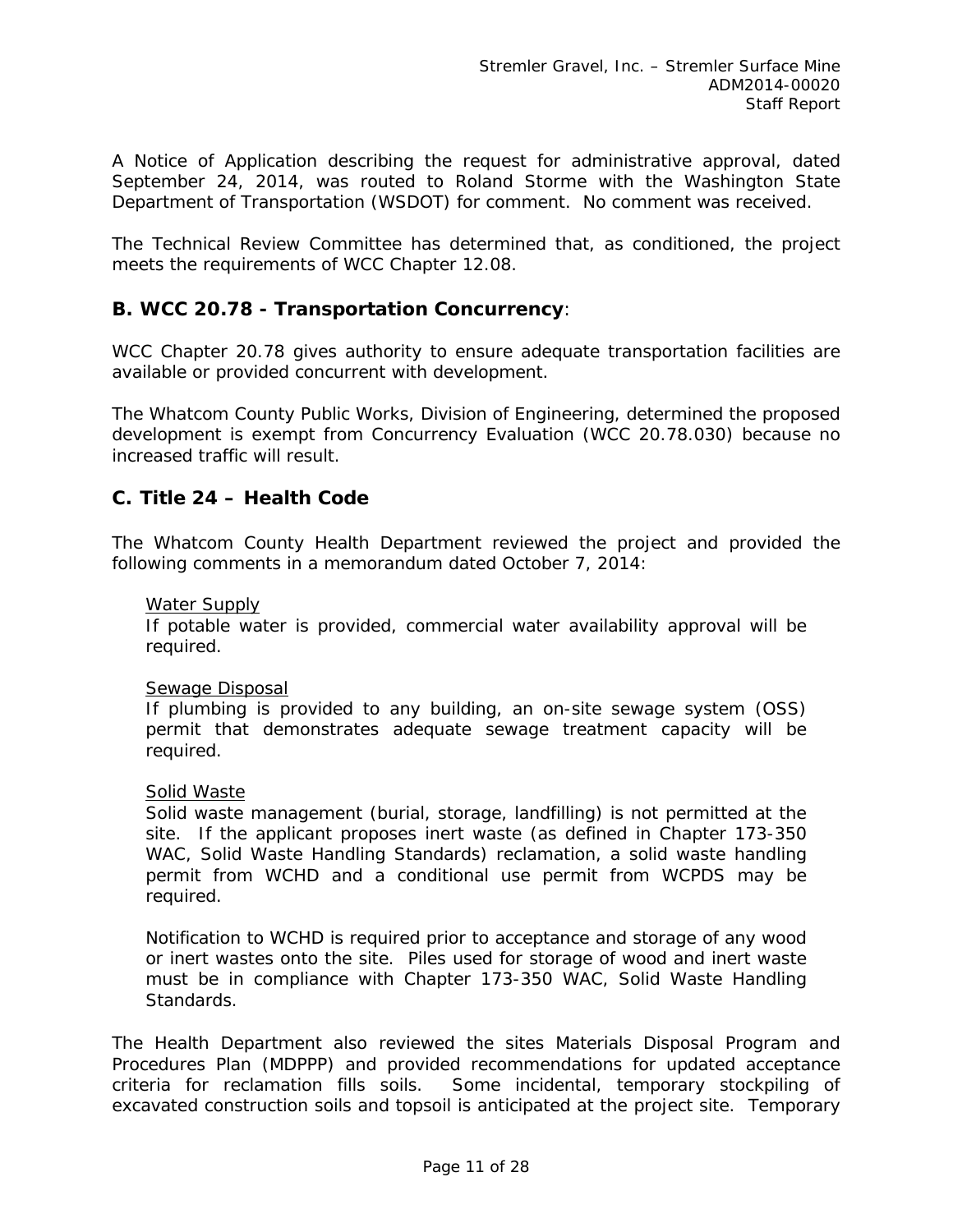import of these types of materials is also subject to the updated materials acceptance policy.

## **D. WCC Title 16.16 – Critical Areas**

WCC Chapter 16.16 of the Whatcom County Code contains standards, guidelines, criteria and requirements intended to identify, analyze, preserve and mitigate potential impacts to the County's critical areas and to enhance and restore degraded resources such as wetlands, riparian stream corridors or habitat, where possible.

### **i. WCC 16.16 – Articles 6 & 7, Wetlands and Habitat Conservation Areas**

Whatcom County Planning and Development Services, Natural Resources, reviewed the proposal and submitted their comments to staff in a memo dated September 30, 2014. Their comments are as follows:

The above Administrative Permit application has been routed to critical areas for review. The applicant proposes to conduct surface mining on parcel numbers 400406182068 and 400406133070.

Office review of the subject parcels determined that there are no critical areas or buffers on or within 300 feet of the subject property. There have been no previous wetland or HCA reviews by Whatcom County. Whatcom County GIS mapping has no wetland or HCA layers present. Aerial photo analysis indicated the surface mining has been ongoing for over a decade, and no wetland or HCA features were identified in the photos.

**As a result, the currently proposed application for surface mining has been preliminarily approved for critical areas.** 

**Any further work that involves land disturbance outside of the subject parcels may require further critical areas review.** 

**ii. WCC 16.16 – Articles 5, WCC 20.73.702 - Critical Aquifer Recharge Areas** The project site is located in a Critical Aquifer Recharge Area (CARA) of High Susceptibility as defined by Article 5, Chapter 16.16 of the Whatcom County Critical Areas Ordinance (WC-CAO). As such the applicant was request to provide a professional assessment of potential groundwater impacts due to the proposed surface mining activities conducted by Washington State-licensed Hydrogeologist in accordance with the WC-CAO, Chapter 16.16.535. In addition, the applicant provided proof of coverage under the Washington State Department of Ecology Sand and Gravel General Permit, as well as copies of the sites Materials Disposal Program and Procedures Plan (MDPPP) and Spill Prevention, Control, and Countermeasure Plan (SPCC).

The results of the hydrogeologic investigation were presented in a professional report titled Critical Aquifer Recharge Area Assessment Report, completed by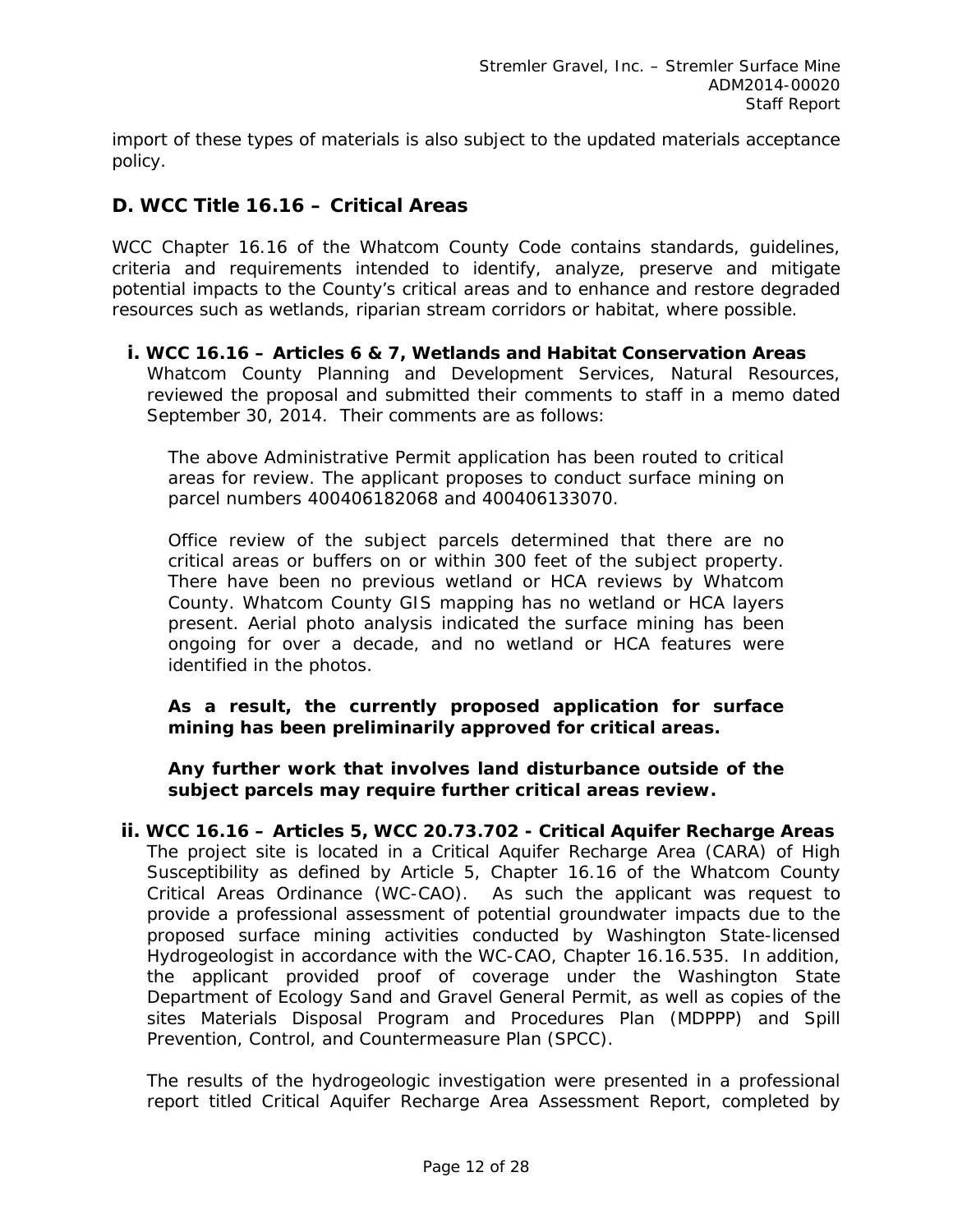Associated Earth Sciences, Inc., dated August 4, 2015. The report included a description of proposed site activities, literature review of regional and site hydrogeologic investigations, interpretation of surface and subsurface geologic and hydrogeologic conditions, and groundwater elevation measurements from wellheads at nearby parcels and published research. The report concludes that, as designed, the proposed site activities meets the intent of WCC 20.73.702 for surface mining operations located in a regulated CARA.

Prevention of aquifer contamination as a result of the proposed surface mining activities is addressed by performance standards outlined in WCC 20.73.702, as well as measures implemented through the NPDES Sand and Gravel General Permit and the Stremler Gravel's Materials Disposal Program and Procedures Plan (MDPPP) for the site and a Spill Prevention, Control, and Countermeasure Plan (SPCC). From a technical standpoint, implementation of adequate performance standards is contingent upon first establishing the seasonal-high ground water table elevation. Groundwater elevation measurements reported by AESI indicate a water table elevation that may range between 120 to 110 feet AMSL beneath the proposed project footprint. Based on this finding and the maximum proposed mine floor elevation of 120 feet AMSL, separation to groundwater will be less than 20 feet. For this reason performance standards in accordance with WCC 20.73.702(5) for parking, storage, maintenance, fueling, and washing of mobile equipment, fuel storage and all newly situated stationary and semi-mobile equipment shall be required for groundwater protection. For the subject parcel the implications of this conditions requires that all of the aforementioned activities must occur on un-excavated ground located north of the existing mine footprint.

The following site design and performance standards have been proposed in consideration of CARA regulations and the prevention of groundwater contamination due to the proposed surface mining activities. Many of the belowstated design considerations are presently in-place pursuant to an existing conditional use permit (cup1998-00028), which established office, shop, scales, and equipment storage in support of the surface mine on the adjacent 10-acre parcel located north of the permit mine boundary:

- The mine footprint has been designed to maintain a 300 horizontal foot buffer from all proximal wellheads.
- All parking, vehicle maintenance activities, and fueling facilities are required to be located a minimum of 20 feet above the groundwater surface in accordance with WCC 20.73.702(5). Additionally, stationary and semimobile equipment will continue to be located at least 100 feet from any exposed water table at the WB's shop parcel. For the subject parcel all of the aforementioned activities must occur on un-excavated ground located north of the existing and proposed mine footprint.
- A locked entrance gate shall be installed to prevent unauthorized dumping of any materials within the surface mine operations in accordance with WCC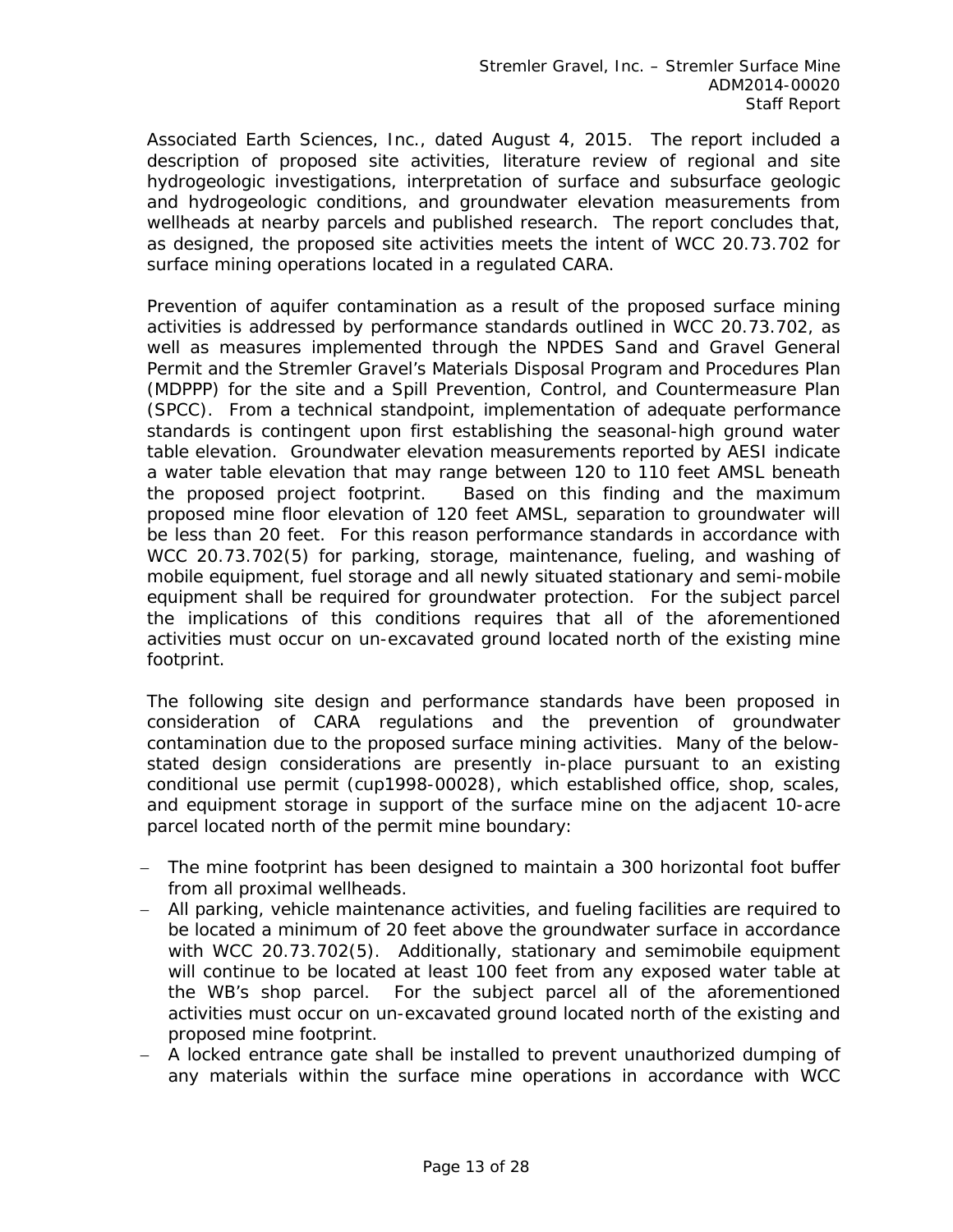20.73.702(3). The gate shall remain closed and locked at all times when the mine site is not in operation.

- Onsite fuel and oil shall be stored in double containment vessels or located in lined and bermed impervious contaminate catchment areas in accordance with WCC 20.73.702(6). While not presently located at the project site, if future needs require any future fuel storage shall be located on un-excavated ground north of the existing and proposed mine footprint.
- The applicant has prepared a Materials Disposal Program and Procedures Plan (MDPPP) for the site and a Spill Prevention, Control, and Countermeasure Plan (SPCC) in accordance with WCC 20.73.702(7), which has been reviewed and approved by WC PDS, and is required to be updated as necessary to address modified pit operation and configuration.
- An oil-water separator shall be installed at any vehicle or wheel wash station. While not presently located at the project site, if future needs require any future fuel storage shall be located on un-excavated ground north of the existing and proposed mine footprint.
- The reclamation plan proposes minimal grade fill and does not propose import of off-site soils to establish final site grades. In the event that import soils are required a land disturbance permit shall be obtained in accordance with WCC 20.73.702(4).

*The Technical Review Committee has determined that, as conditioned, the project meets the requirements of WCC Chapters 16.16 and 20.73.702.* 

## **E. WCC Title 20 – Zoning Ordinance**

## **WCC Title 20.73 – Mineral Resource Lands Special District**

At the time of application surface mining, as defined by WCC 20.97.434, and subject to Washington State's Surface Mining Act (Chapter 78.44 RCW), was an Administrative Approval Use in an MRL overlay zone, as set forth in WCC 20.73.131. The use must also be consistent with the criteria of WCC 20.84.220 and WCC 20.84.235. This proposal is entitled to a zoning Administrative Approval Use permit if, subject to conditions, the proposal is consistent with the above.

## **i. WCC Title 20.73.131 – MRL Administrative Approval Uses**

The proposed development has been reviewed for conformity to the requirements of WCC 20.73.131(1-5). In addition, the project has been reviewed for conformity to WCC 20.73.650, 20.73.700, and 20.73.702, as described above. Within two days of issuance a Notice of Determination shall mailed to all property owners within 1,000 feet of the external boundaries of the subject property, and associated appeal rights shall be granted pursuant to WCC 20.73.131(6-7).

*The Technical Review Committee has determined that, as conditioned, the project meets the zoning requirements of an administrative approval use, as codified at the*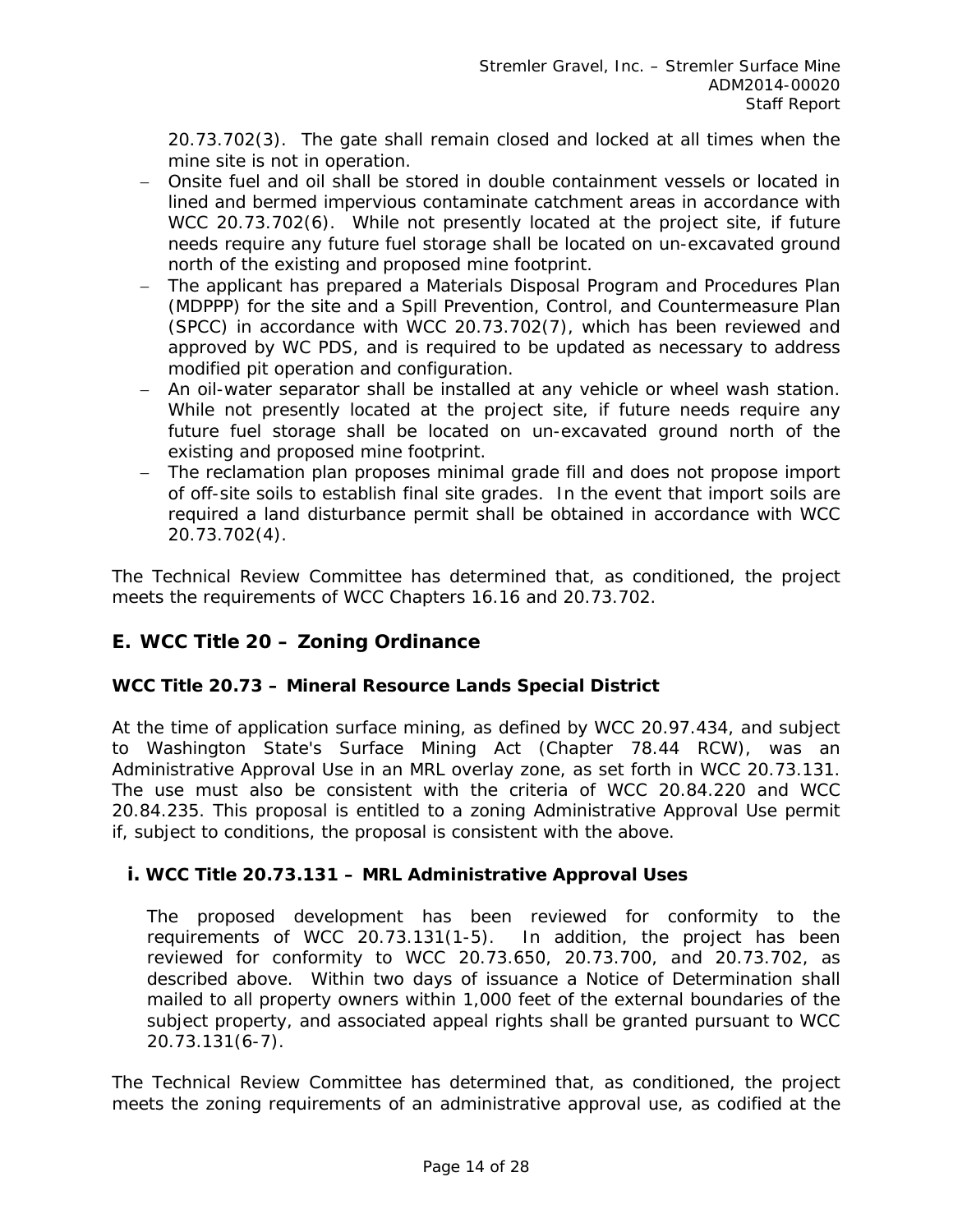*time of application, in accordance with WCC Chapter 20.73.131 for a Mineral Resource Lands Special District.* 

### **ii. WCC Title 20.36.133 – Rural District Administrative Approval Uses**

The sites underlying zoning is Rural – 10 acre. At the time of application surface mining was an allowed administrative approval use in the rural district when subject to the Washington State's Surface Mining Act (Chapter 78.44 RCW) and the requirements of WCC Chapter 20.73.

*The Technical Review Committee has determined that, as conditioned, the project meets the zoning requirements of an administrative approval use, as codified at the time of application, in accordance with WCC Chapter 20.36.133 for Rural District.* 

## **F. WCC 20.84.200 & WCC 20.84.220 Administrative Use Criteria**

Before approving an application for administrative approval, the zoning administrator shall ensure that any specific standards of the use district defining the administrative approval are fulfilled, and shall find adequate evidence showing that the proposed administrative approval at the proposed location:

### **(1) Will be harmonious and in accordance with the general and specific objectives of Whatcom County's Comprehensive Plan and zoning regulations.**

The Whatcom County Comprehensive Plan (Plan) adopted in May of 1997 provided for the establishment of a Mineral Resource Land District. The purpose of this district was to comply with the Washington State Growth Management Act's mandate regarding the protection and use of mineral resources.

Whatcom County is subject to the Washington State Growth Management Act (Act). The Act provides guidance to Counties in planning for their future supply of mineral resources. RCW 36.70A.170 indicates that:

*"On or before September 1, 1991, each county [required to plan under the Act] shall designate where appropriate:* ... *mineral resource lands that are not already characterized by urban growth and that have long-term significance for the extraction of minerals".* 

Through the goals and policies of the Plan, Whatcom County established the parameters by which they would comply with the GMA. Goal 8P of the Plan's chapter relating to mineral resource land indicates:

*Designate Mineral Resource Lands (MRL's) containing commercially significant deposits throughout the county in proximity to markets in order to avoid construction aggregate shortages, higher transport costs, future land use conflicts and*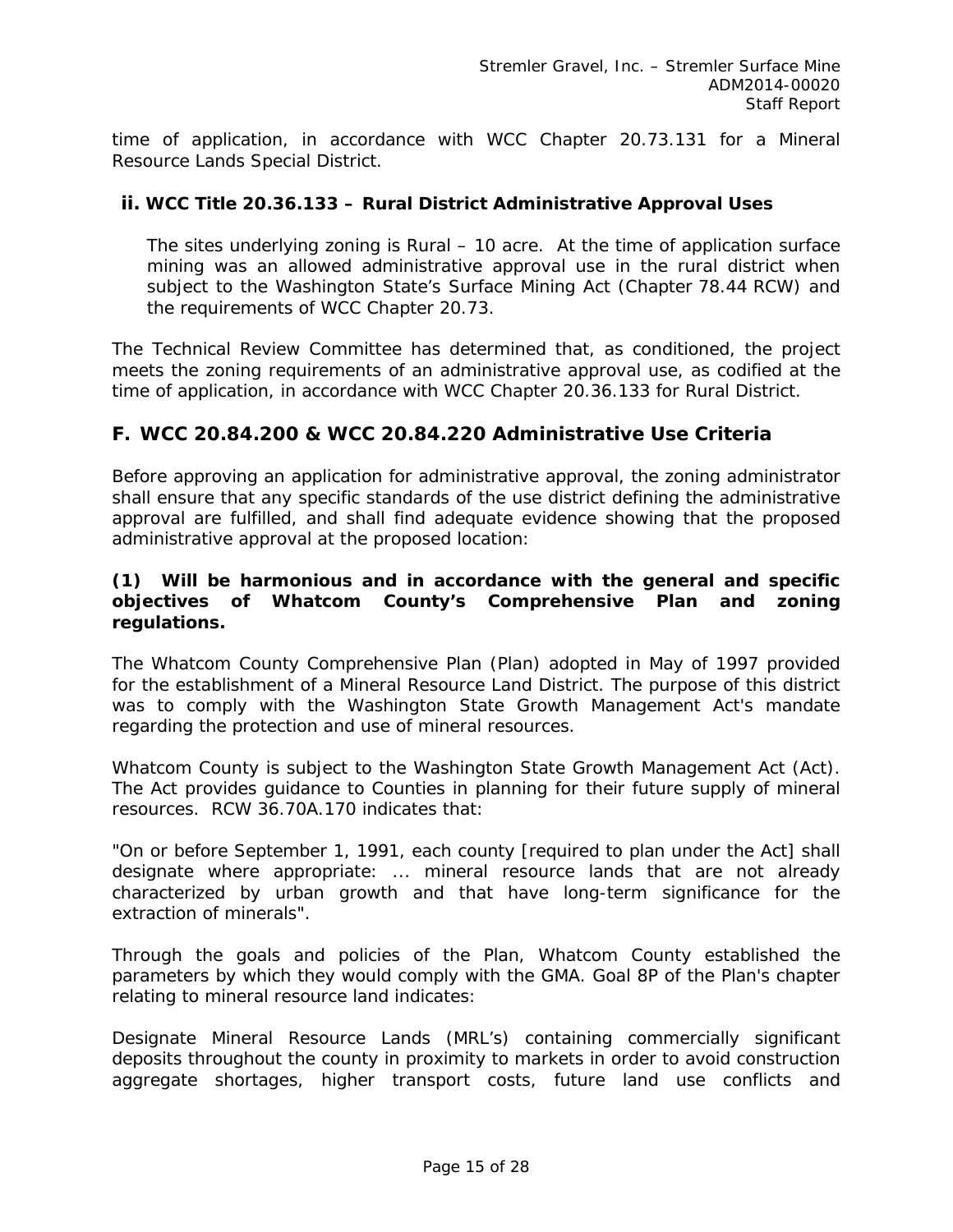*environmental degradation. Balance MRL designations with other competing land uses and resources.*

The Comprehensive Plan then goes on to provide designation criteria by which to establish the MRL. Based on the criteria provided in the Plan, the property that is the subject of this request is placed within in the MRL.

The Comprehensive Plan also contains goals and policies relating to the interplay between mineral resource areas and rural areas. As this site is located within an area that is generally rural in nature the goals and policies for mineral resources within rural areas' should also be reviewed. The specific goal and the supporting policies for the rural areas are as follows:

*GOAL 8L: Achieve a balance between the conservation of productive mineral lands and the quality of life expected by residents within or near the rural and urban zones of Whatcom County.*

*Policy 8L-1: Discourage new residential uses from locating near designated mineral deposit sites until mineral extraction is completed unless adequate buffering is provided by the residential developer.*

*Policy 8L-2: Protect areas where existing residential uses predominate against intrusion by mineral extraction and processing operations.*

*Policy 8L-3: Allow accessory uses to locate near or on the site of the mineral extraction source when appropriate. Authorize crushing equipment to locate near the mineral extraction source as a conditional use provided that all pertinent regulatory standards are maintained. Site asphalt and concrete batch plants as a conditional use, addressing potential impacts for the site.*

*Policy 8L-4: Buffer mineral resource areas adjacent to existing residential areas. Buffers preferably should consist of berms and vegetation to minimize impacts to adjacent property owners. Buffers should be reduced for a limited period of time during reclamation if quality minerals are contained therein.*

The most relevant policies supporting the goal as they relate to this proposal are Policy 8L-2 and Policy 8L-4. In this case the rural area is sparsely developed with residential uses, and historical surface mine activities have not negatively impacted this use. Further, existing surface mines are located to the south and east of the subject site. The proposed activity will continue to be buffered to the north mine activities are offset from Pangborn Road by more than 300 feet. Sparse residential development is located in the project vicinity. The closest homes are located to the east and west and are offset by at least 250 feet.

Whatcom County applied the Plan's policies and the designation criteria through the implementation of the County Zoning Code. The property is also included within the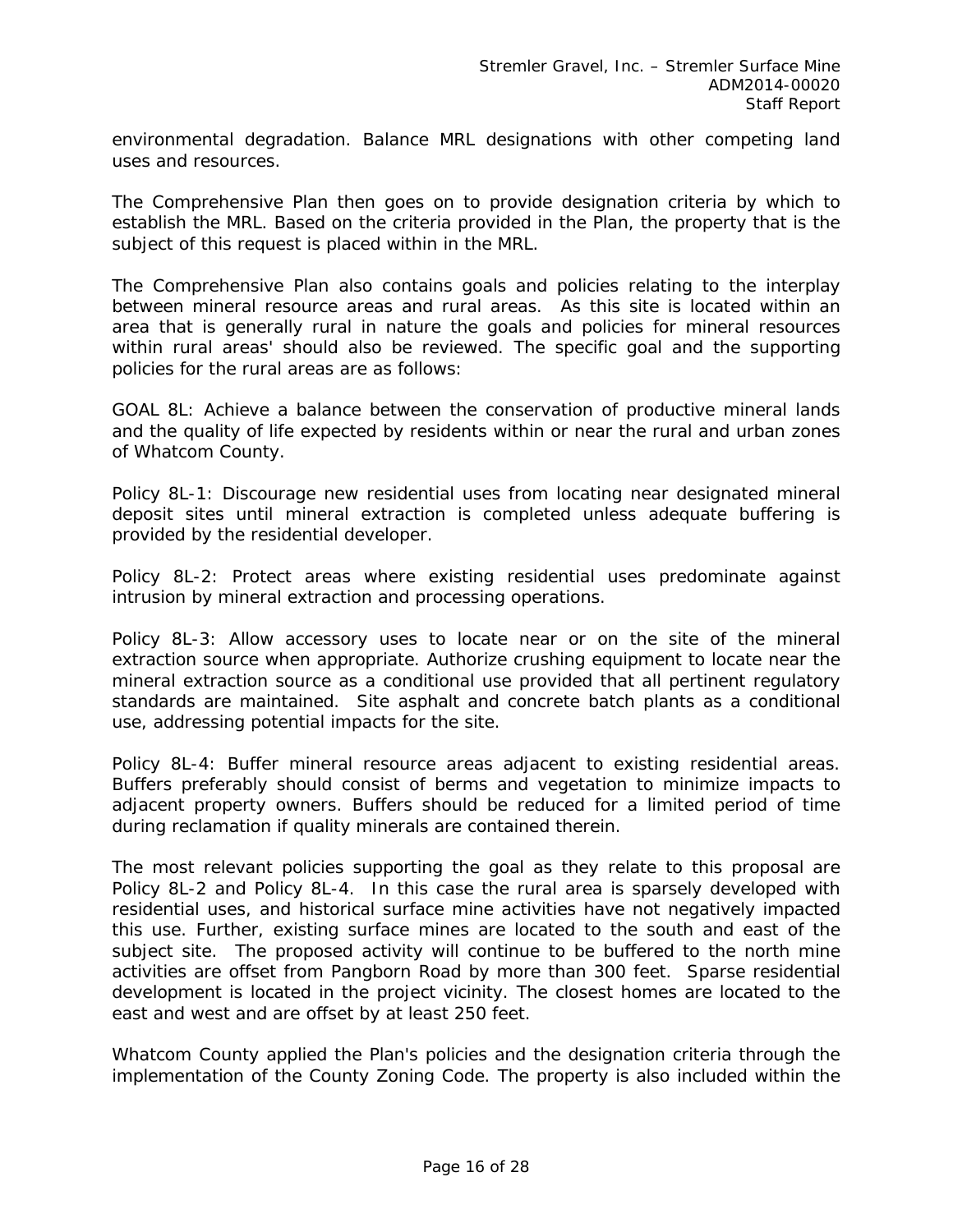MRL for zoning purposes. The purpose of the MRL District as stated in the WCC 20.73.010 is:

*The primary purpose of this district is to allow the type of activity that encourages and supports the opportunity of the extraction of minerals in an area of Whatcom County designated as containing resources viable for long term commercial extraction. This district is also designed to discourage incompatible uses from locating upon mineral resource lands where the extraction of minerals occurs or can be anticipated.*

Based on the stated goals and policies of the Comprehensive Plan as well as the stated purpose of the MRL zoning district it is clear that the proposal to extract mineral resources is consistent with Whatcom County's land use objectives.

The subject property possesses an MRL overlay district designation and satisfies the standards of WCC 20.84.220(1).

### **(2) Will be designed, constructed, operated, and maintained so as to be harmonious and appropriate in appearance with the existing or intended character of the general vicinity, and that such use will not change the essential character of the same area.**

Under both the Comprehensive Plan designation and the zoning in place for the site the intended character of the area is for mineral extraction. Indeed, the current area is largely influenced by mineral extraction operations. Active mineral extraction operations exist immediately south, southwest and east of the subject property. Therefore, the development is appropriate for the existing and intended character of the area.

The project design proposes to expand the non-conforming use in operation at the site for more than 37 years, and as such is keeping with current character of the area. The reclamation plan for the proposed project has been designed to blend in with the final topography of the adjacent mineral extraction site thereby enhancing the overall land use plan for the area. Due to the large buffers between the permit mine boundaries and surrounding residential uses noise impacts were not reported during public comments following the notice of application. The project will also be conditioned to adhere to Environmental Noise Standards established by WAC 173-60 and operational hours established by WCC Chapter 20.73.701(2).

The site will be accessed via the existing access point that has been used for the non-conforming operation and will not pose an increased impact on the surrounding community.

The project will be operated in accordance with the standards set by the State Department of Natural Resources, the Department of Ecology, and the Whatcom County Development and Performance standards for surface mining activity. The site and all surrounding properties are zoned Rural with 10 units/acre. Final reclamation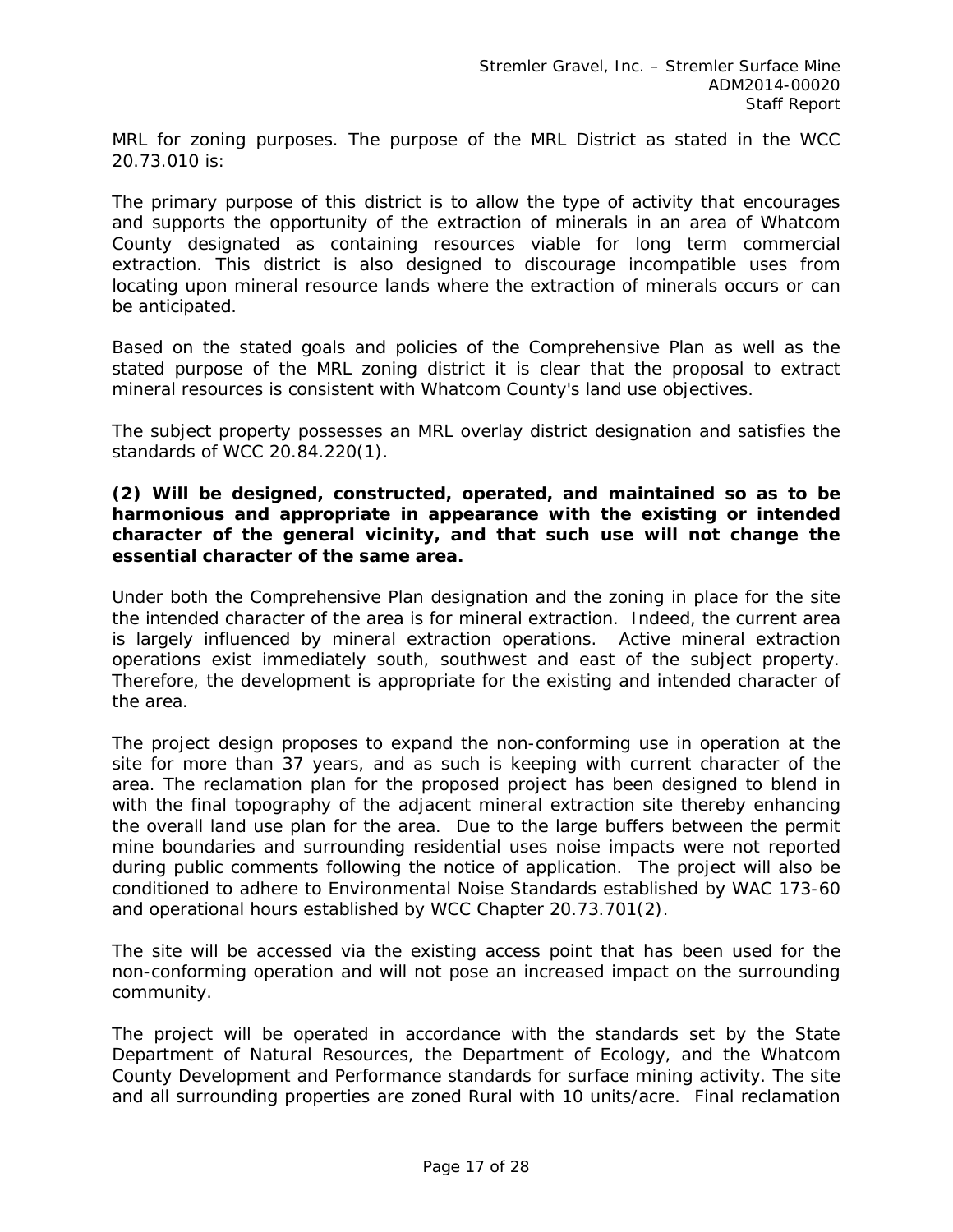and uses will be consistent with that zone. Reclamation will be segmental to minimize the visual impact to adjacent properties.

The Comprehensive Plan designation and the in-place zoning intend the character of this area to also be used for mineral extraction. The phased reclamation, as determined by the Washington State Reclamation Permit, is designed to return the site to rural use. The proposal satisfies the standards of WCC 20.84.220(2).

### **(3) Will be consistent with rural land use policies as designated in the rural land elements of the Comprehensive Plan.**

The Comprehensive Plan designation and the in-place zoning intend the character of this area to be used for mineral extraction, where as the underlying zoning is for rural, ten-acre lots. However, mineral extraction is a historic activity in the project vicinity and is therefore not out of character for the area and the surrounding rural land uses. In addition, the phased reclamation plan, issued by the Washington State Department of Natural Resources, is designed to return segments of the mine site to rural use as mineral extraction is completed, thus returning the mine site to its intended final use as rural land as quickly as possible.

The proposal satisfies the standards of WCC 20.84.220(3).

## **(4) Will not be hazardous or disturbing to existing or future neighboring uses.**

The impact from the project can generally be defined in four categories. These are: noise, dust, traffic and water quality.

Noise:

The project must comply with the noise standards established by Whatcom County under WCC 20.73.700 and the Washington State noise rules. Noise generated by the site during the day would be limited by Washington State noise rules to 60 dBA, plus the short-term noise increases when the site operates prior to 7 a.m., the nighttime 50 dBA limit would apply to this site.

The noise will be similar to that already generated by the subject and surrounding mine sites. The noise will not be out of character with the noise that currently exists within the general area. The proposal does not introduce any new type of noisegenerating equipment. The hours and days of operation will be limited to those adopted by the Whatcom County Council under WCC 20.73.701.

Most of the equipment noise from the excavation activity will be mitigated by the depth of the gravel pit itself.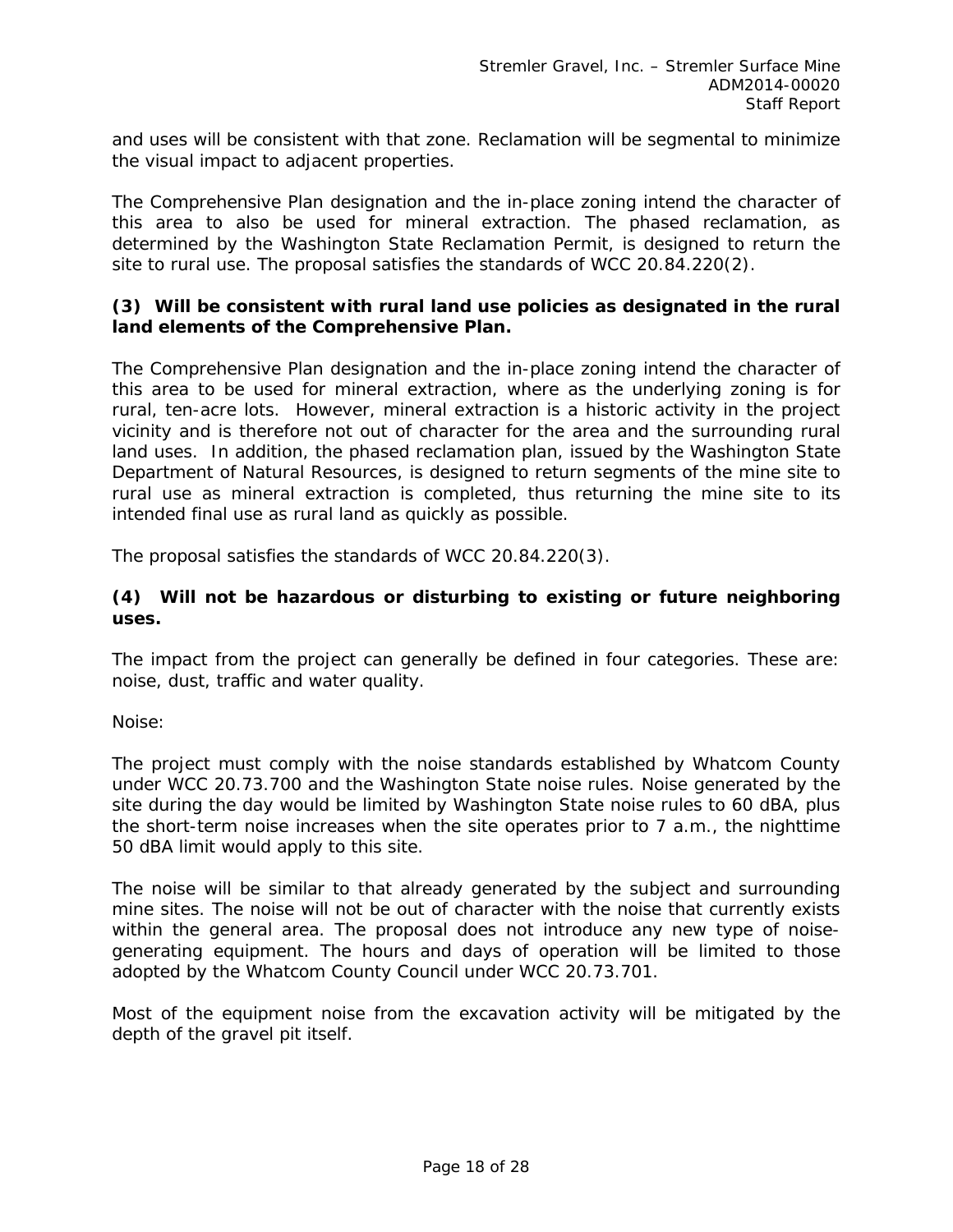### Dust:

The generation of dust is governed by the Northwest Clean Air Agency. The applicant will comply with the regulations of this agency. The paved access area will enhance dust suppression. Watering of the site and the use of dust suppressants will take place as necessary.

Traffic:

No addition of truck traffic is anticipated in relation to the average historic site use due to the proposed site activities.

Water Quality:

This project is designed to stay above the ground water table. The site will implement water quality protections through the Washington State Department of Ecology NPDES Sand and Gravel Permit as well as through the Development and Performance standards adopted by Whatcom County.

The impacts that are generally associated and discussed with regard to mineral extraction will not be increased as a result of this request since the activity is already occurring on subject and adjacent parcels to the south, southwest and east, and a 300+ foot buffer is proposed to the north. Mineral extraction is anticipated in the area as a result of the MRL overlay. Furthermore the impact is already occurring as a result of the existing, non-conforming activities.

The proposed excavation site is located within a Critical Aquifer Recharge Area  $(CARA)$  of high susceptibility, as defined by the WCC 16.16.510 $(C.1)$ , and as indicated on Whatcom County Critical Aquifer Recharge Area maps. Pursuant to WCC 16.16.525(F), new sand and gravel mining subject to the review procedures of WCC 20.73 are subject to Critical Areas review, but prohibited if within the 10-year travel time zone of wellhead protection areas. The southeast corner of the mine site is offset by approximately 3,400 feet from the nearest Group A Public Water Systems, Meadowbrook Water Association, and approximately 2,300 feet outside of the County-defined, 10-year travel time zone for this regulated wellhead.

The professional groundwater assessment completed by Associated Earth Sciences, Inc., dated August 4, 2015, has defined the groundwater table and aquifer recharge characteristics beneath and surrounding the subject parcel. The project is designed for dry mining only. The maximum excavation depth is planned for 120 feet AMSL in order to keep the pit floor above the regional groundwater surface.

Off-site reclamation back fill is not planned at the project site. In the event that offsite fill materials are required in the future all imported fill shall be non-noxious, nontoxic, non-flammable, and non-combustible, and shall only be placed by the applicant after first obtaining a land disturbance permit, at which time the fill source can be reviewed and approved. In addition, the site is conditioned to require the installation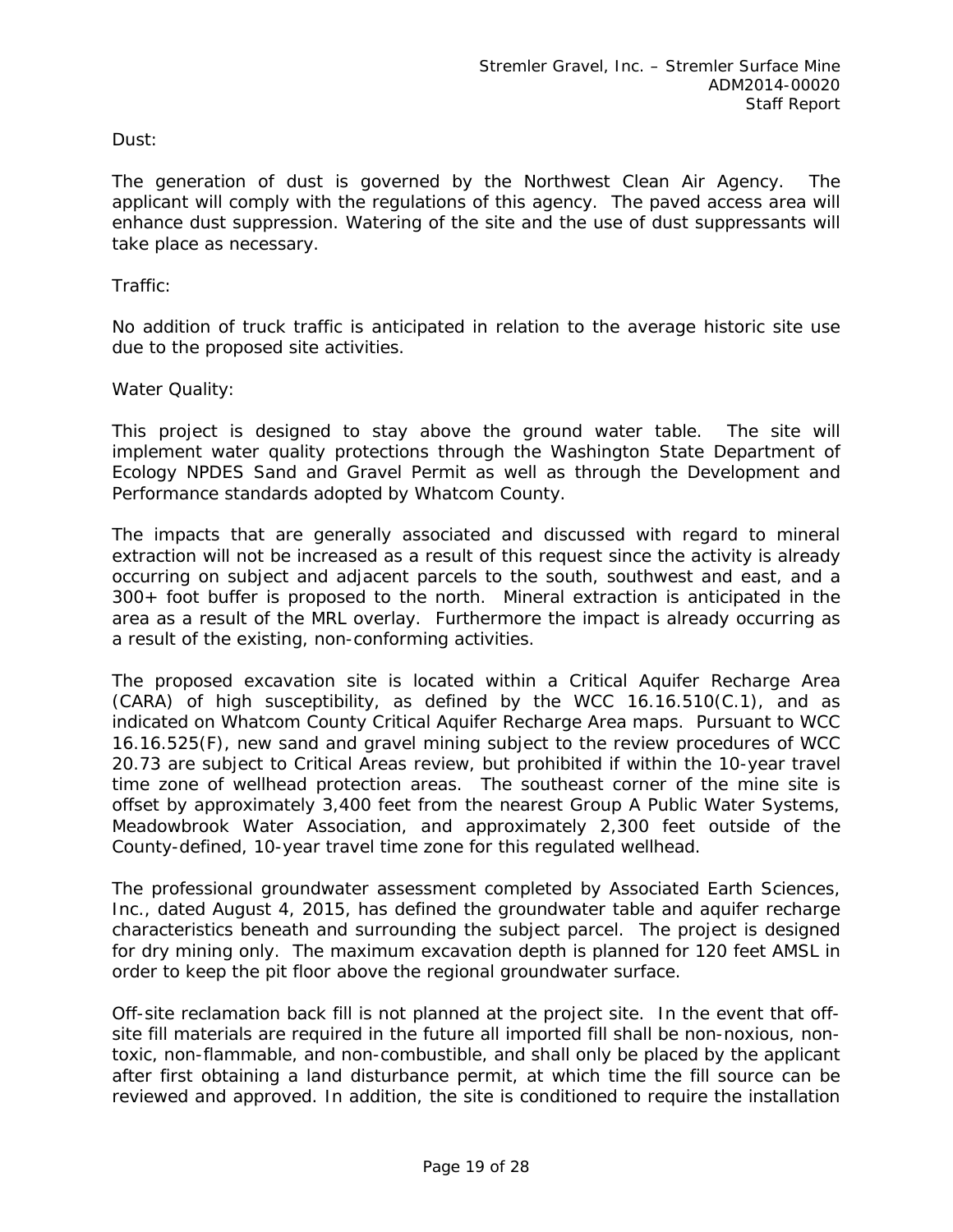of a locked gate at the mine entrance to prevent unauthorized dumping into the gravel pit. As a result, the potential for contamination from offsite reclamation back fill is minimal.

The project is located within an aquifer recharge area and therefore subject to the operating standards of WCC 20.73 .702, subsections 1 through 9. Subsection 9 indicates that an approved general permit from the Washington Department of Ecology (WA DOE) for process and storm water discharge may substitute for the requirements of subsections 5 through 8. However, given the minimal separation between the pit floor and the seasonal high groundwater table the project has been conditioned to require the adoption of all requirements of WCC 20.73.702, as well as requiring a WA DOE NPDES Sand and Gravel General Permit, for groundwater projection.

The applicant has demonstrated in the application materials that the proposal satisfies the standards of WCC 20.84.220(4).

**(5) Will be serviced adequately by necessary public facilities such as highways, streets, police and fire protection, drainage structures, refuse disposal, water and sewers, and schools; or that the persons or agencies responsible for the establishment of the proposed use shall be able to provide adequately any such services.** 

The site is adequately serviced for the use proposed and no additional services will be required as a result of this request to continue extraction of material from this deposit.

The main public facility that will be utilized by this project is the roadway. No changes to the roadway network are proposed with the current proposal. No addition of traffic volume is proposed.

The Applicant's proposal demonstrates that the site is adequately served and no additional services will be required as a result of this proposal. The proposal satisfies the standards of WCC 20.84.220(5).

### **(6) Will not create excessive additional requirements at public cost for public facilities and services, and will not be detrimental to the economic welfare of the community.**

No additional pubic costs will result from this proposal. On the contrary, the proposal will benefit the economic welfare of the community by allowing continued mineral extraction for products necessary for our community from an area that has been designated for that use.

The proposal utilizes the resource better as provided for under the Comprehensive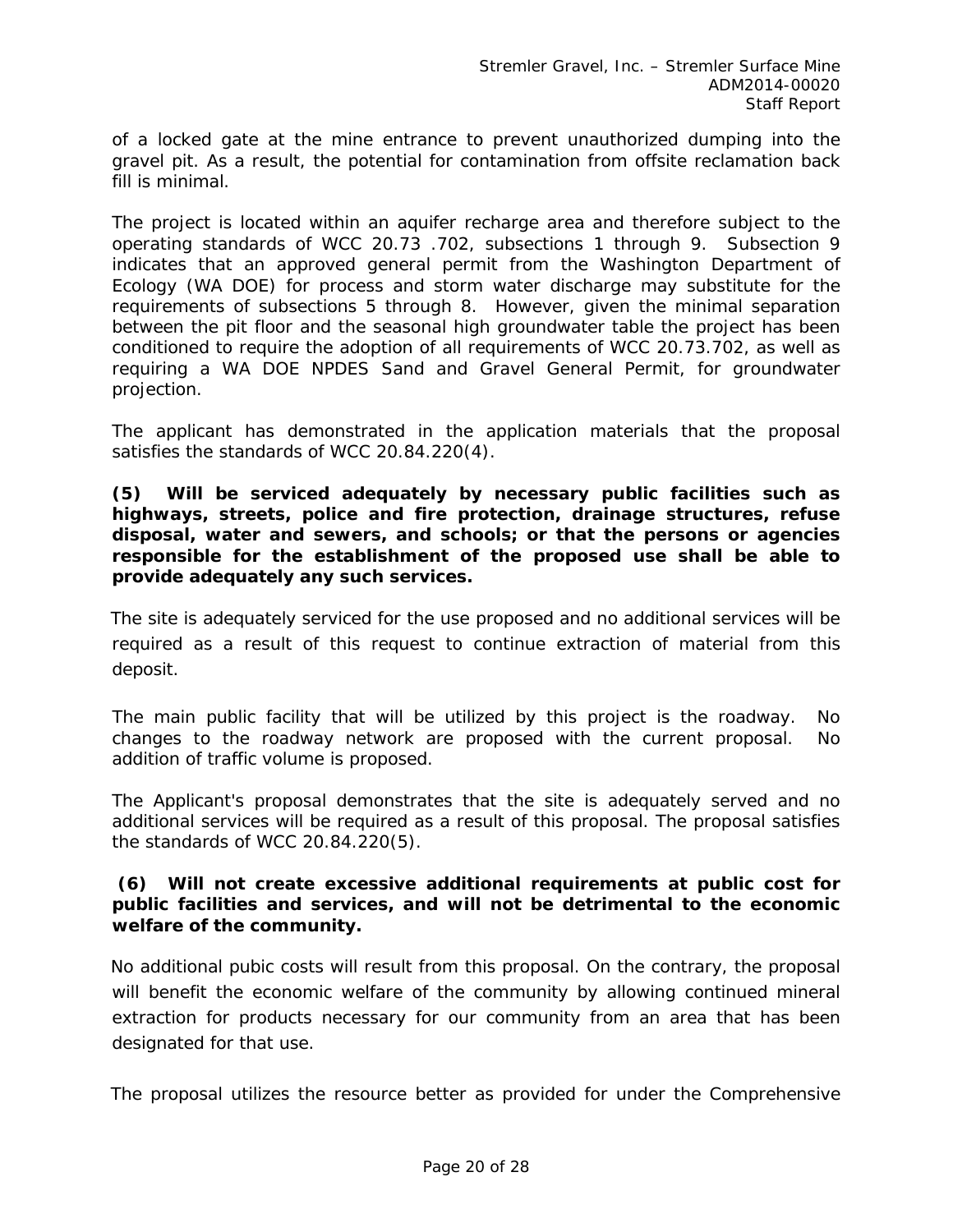Plan thereby minimizing aggregate costs. The applicant has demonstrated that no additional public costs will be incurred nor will it be detrimental to the economic welfare of the community.

The proposal satisfies the standards of WCC 20.84.220(6).

### **(7) Will not involve uses, activities, processes, materials, equipment and conditions of operation that will be detrimental to any persons, property, or the general welfare by reasons of excessive production of traffic, noise, smoke, fumes, glare or odors**.

Discussion of the specific impacts is noted in Section 4 above. The impact from fumes will be limited to the exhaust generated by excavation and trucking equipment. Smoke, glare and odor problems will not be encountered.

In conjunction with the Applicant's proposal, Northwest Clean Air Agency regulations, and the operating and development standards set forth in WCC 20.73.700, any potential hazards, and impacts should be adequately regulated and mitigated.

The proposal satisfies the standards of WCC 20.84.220(7).

## **(8) Will have vehicular approaches to the property which shall be so designed as not to create an interference with traffic on surrounding public streets.**

The traffic pattern and vehicular approach for the project already exists and is currently used for the transport of sand and gravel to and from the site. The proposal demonstrates that traffic patterns shall not be altered from the existing, non-conforming use, and must comply with access standards as set forth by the Whatcom County Public Works Department, Division of Engineering, which have been reviewed and approved.

The proposal satisfies the standards of WCC 20.84.220(8).

## **(9) Will not result in the destruction, loss or damage of any natural, scenic or historic feature of major importance.**

No features are known to County Staff or have been reported by the applicant or during receipt of public comments. The proposed use will not result in the destruction, loss or damage of natural, scenic or historic feature of major importance.

The proposal satisfies the standards of WCC 20.84.220(9).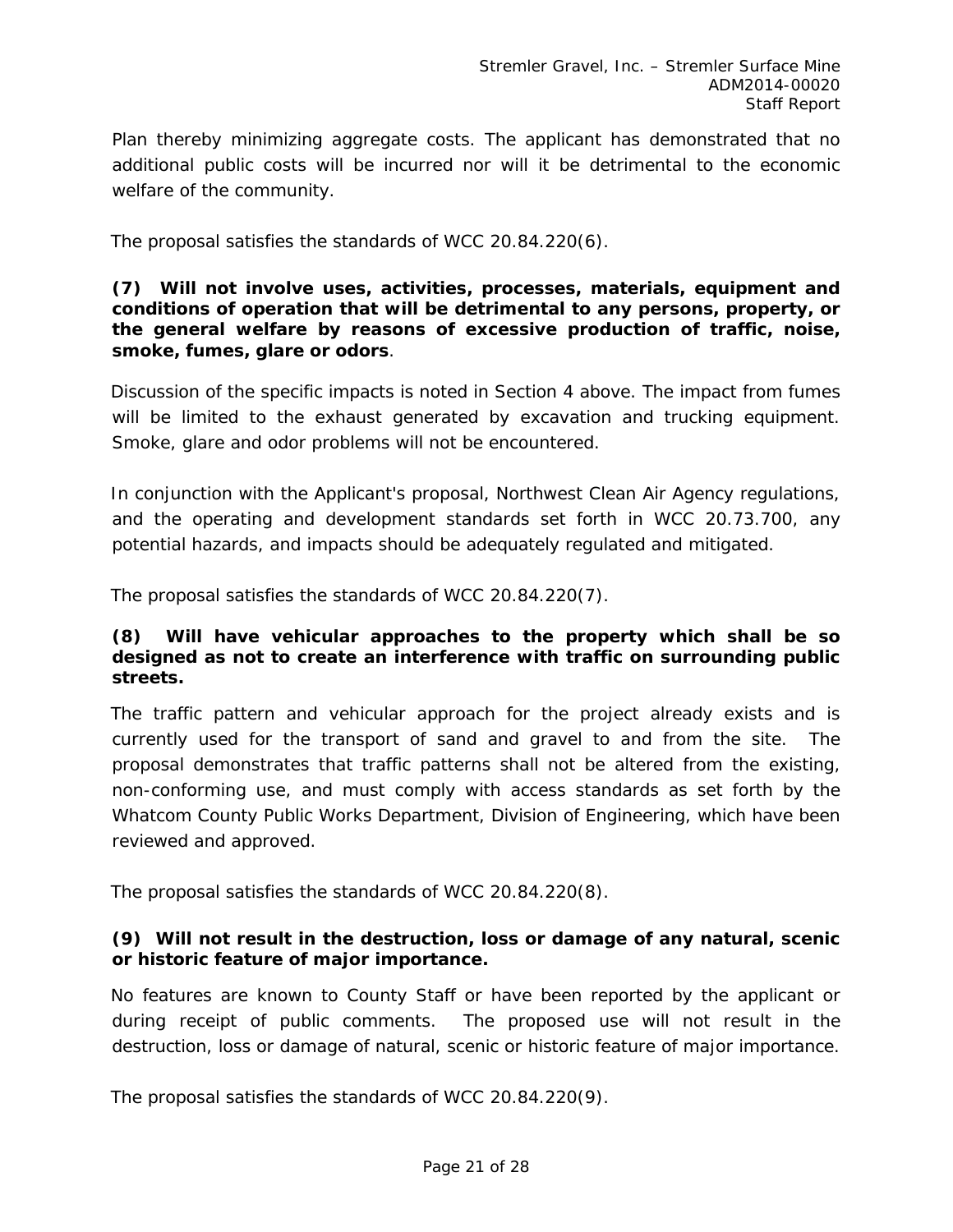## **X. WHATCOM COUNTY COUNTY-WIDE PLANNING POLICIES:**

**Goal I-8** – Economic development should be encouraged that: a) does not adversely impact the environment; b) is consistent with community values; c) encourages development that provides jobs to county residents d) addresses industries for a more diversified economic base; e) promotes reinvestment in the local economy; and f) supports retention and expansion of existing businesses.

**Goal I-9** – The County and the cities recognize the need for the protection and utilization of natural resources and resource lands including agricultural, mineral, forestry and fishing. As part of a broad based economy, productive timber, agriculture and fisheries industries should be supported in a sustainable manner.

**Goal 8J -** Sustain and enhance, when appropriate, Whatcom County's mineral resource industries, support the conservation of productive mineral lands, and discourage incompatible uses upon or adjacent to these lands.

**Policy 8J-1**: Conserve for mineral extraction designated mineral resource lands of long-term commercial significance. The use of adjacent lands should not interfere with the continued use of designated mining sites that are being operated in accordance with applicable best management practices and other laws and regulations.

**Goal 8-Q -** Designate Mineral Resource Lands (MRLs) containing commercially significant deposits throughout the county in proximity to markets in order to avoid construction aggregate shortages, higher transport costs, future land use conflicts and environmental degradation. Balance MRL designations with other competing land uses and resources.

**Policy 8Q-1**: Seek to designate a 50 year supply of commercially significant construction aggregate supply to the extent compatible with protection of water resources, agricultural lands, and forest lands.

**Policy 8Q-2**: Ensure that at least 50% of the total areas designated for construction aggregate are within ten miles from cities and urban growth areas where feasible.

*Finding: The Technical Review Committee finds that the application by Stremler Gravel to continue sand and gravel extraction at the site of the existing gravel mine is consistent with the relevant Whatcom County Comprehensive Plan goals and policies listed above for the Mineral Resource Land Special Districts. The support and protection of resource lands will not be adversely affected by approval of this proposal, but rather will ensure the continued abundance of aggregate resources to aid economic development in Whatcom County.*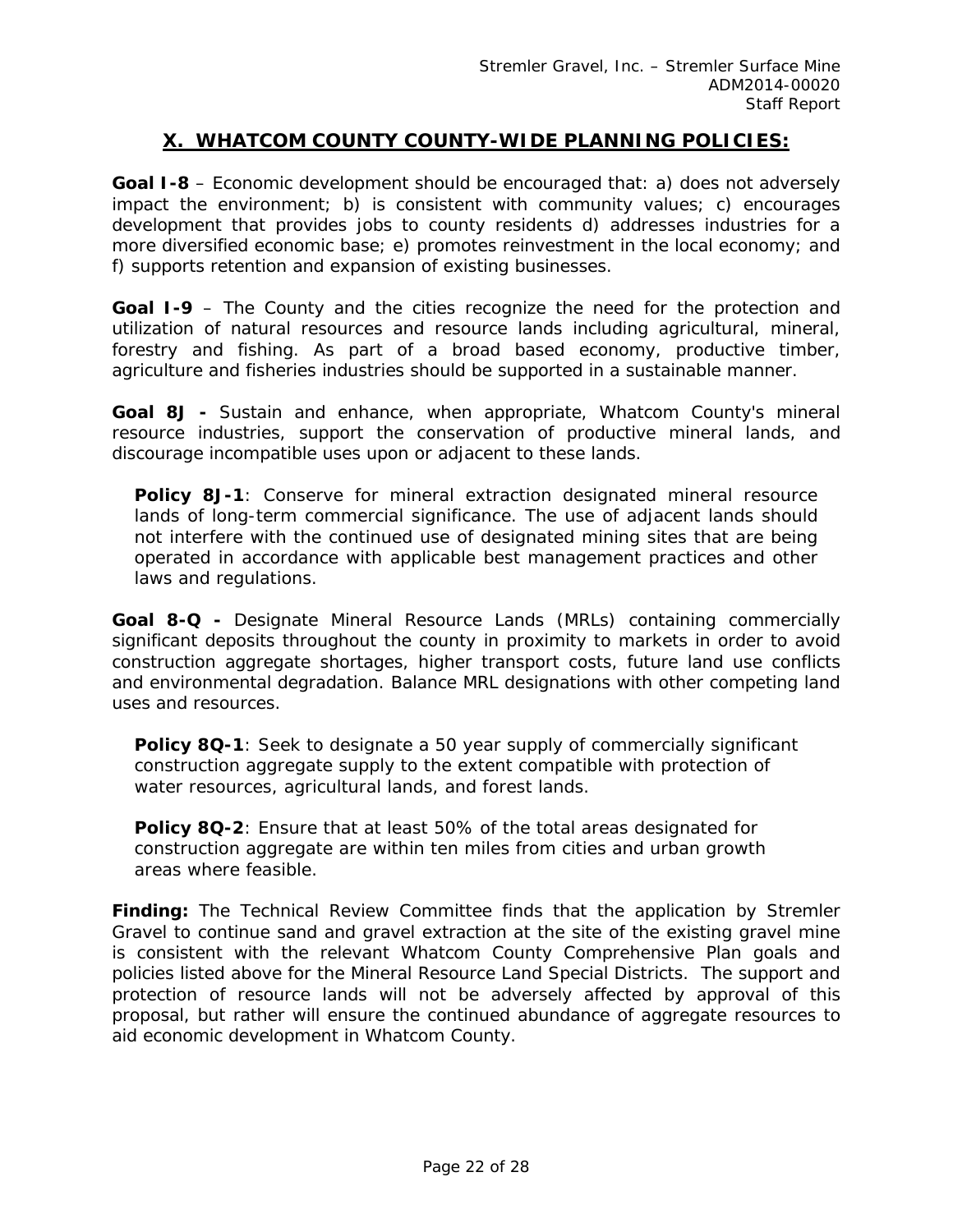# **XIII. DETERMINATION**

As conditioned, the Technical Review Committee has determined that the proposed administrative approval for a sand and gravel mining operation at the subject parcels complies with applicable Whatcom County regulations, including WCC 20.80.200, WCC 20.84.220, and WCC 20.97.434. As conditioned, the Technical Review Committee approves the proposed project subject to the following conditions.

## **XIV. CONDITIONS OF APPROVAL**

- 1. Permit Changes or Modifications: The use and location on the site shall not be modified or changed in any way without further approval of a Whatcom County Zoning Code Administrator. The project is approved for mineral extraction activity limited to 18.3 acres on parcels identified as APN 4004406- 182068 and 4004406-133070, as illustrated by the Stremler Gravel - Pangborn Pit Reclamation Plan Set prepared by BEK Engineering & Environmental, Inc., dated August, 2002.
- 2. Maximum Depth of Extraction: The maximum depth of extraction shall not exceed 120 feet AMSL.
- 3. Permit Boundary Setbacks: All wellhead setbacks, as indicated on Sheet 1 of the Stremler Gravel - Pangborn Pit Reclamation Plan Set prepared by BEK Engineering & Environmental, Inc., dated August, 2002, shall be adhered to throughout the life of the gravel operation.
- 4. Maximum Mine Slopes: Reclaimed mine slopes shall not exceed a maximum gradient of 2 (Horizontal):1 (Vertical). Temporary mine slopes shall adhere to Washington State Department of Natural Resource standards.
- 5. Reclamation Fill Placement Land Disturbance Permit: Per WCC 20.73.702(4), pertaining to surface mines located in a Critical Aquifer Recharge Areas, a Whatcom County-issued land disturbance permit shall be required prior to the placement of off-site soils intended for use as reclamation backfill. The applicant shall obtain and adhere to the conditions of a Washington State Department of Natural Resources Reclamation Plan prior to expanding mining operations.
- 6. Topsoil Berms: Soil berms shall be constructed to conserve topsoil for reclamation and to mitigate for noise and visual impacts. Berms shall be constructed to the maximum height that can be accommodated within the setback and the amount of material collected. The berms shall be vegetated with fast rooting grasses within the nearest favorable growing season. All bare berm soils shall be appropriately mulched for erosion control until planted grasses are established. To the extent feasible due to the quantity of topsoil stripped in order to expand gravel extraction operations, berms shall be located along the west and north boundary line.
- 7. Fuel Storage and Vehicle/Equipment Maintenance: Fuel storage is prohibited within the project area, and equipment refueling shall be performed by specialized professional mobile services or conducted off-site a minimum of 100 horizontal feet from the extraction footprint and a minimum of 20 feet above the seasonal high groundwater table.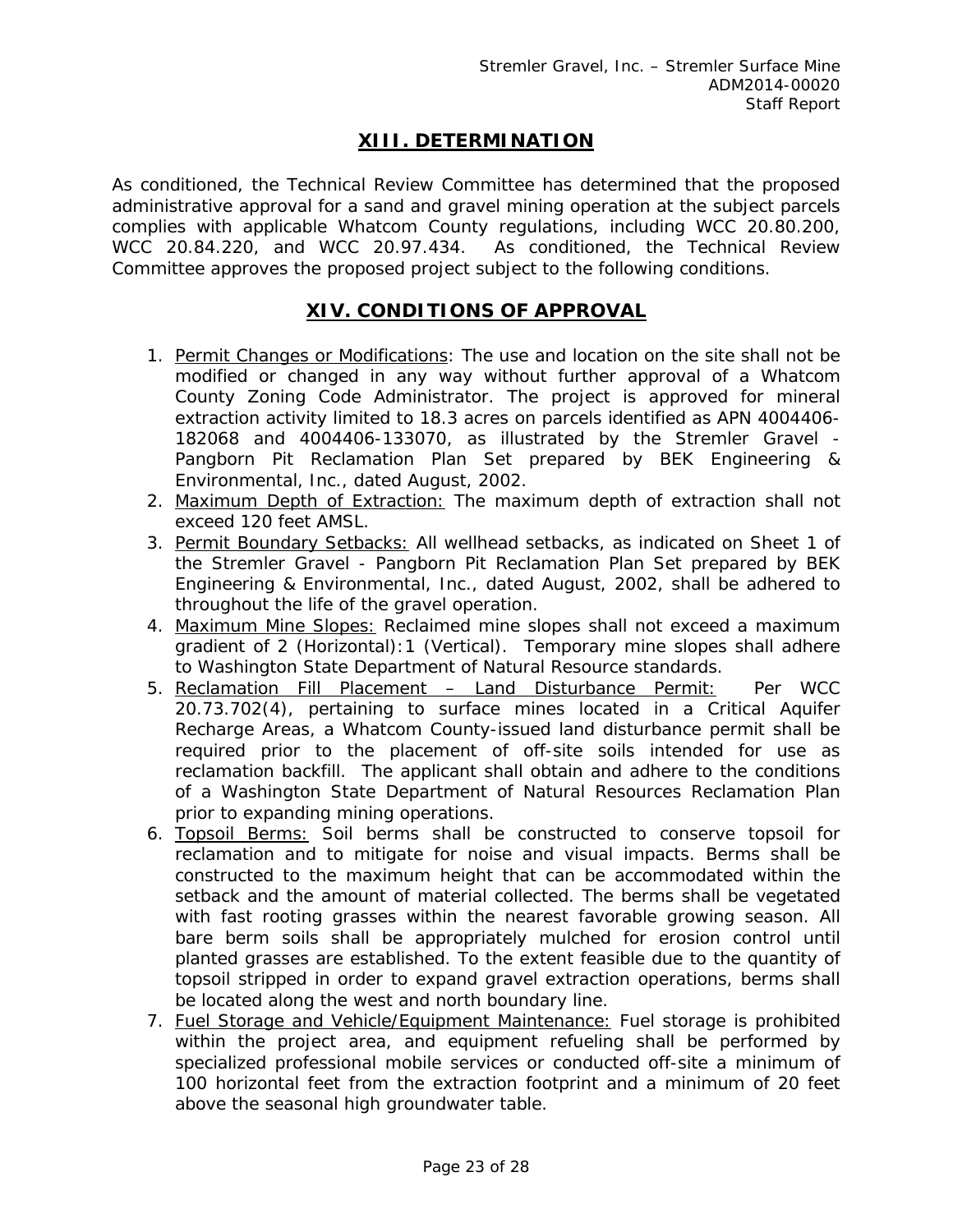- 8. Gated Entrance: The property owner shall control unauthorized access each day with a locked gate, perimeter fencing, and posted signs. No unauthorized access to the project area is permitted.
- 9. Traffic Concurrency: The proposal shall not increase the annual average truck traffic in or out of the site, without further review by the Whatcom County Public Works Department, Engineering Division.
- 10.DNR Reclamation Requirements: The operation and reclamation to the subsequent use as rural pasture shall be completed in accordance with the submitted plans and reviewed by the Washington State Department of Natural Resources to secure a State Reclamation Permit.
- 11. Future Development Requirements: Any proposed development activity subsequent to site reclamation to rural pasture shall require geotechnical evaluation in order to determine the suitability, or required engineered mitigation, if any, of site reclamation fill soils for support of structural foundations and road sections.
- 12. Zoning Requirements: The proposal shall comply with any applicable requirements of the Whatcom County zoning code.
- 13. Surface and Groundwater Protection: The proposal shall comply with any surface and groundwater protection requirements of the Department of Ecology unless modified by that Department or as appealed by that Department. Unless already in effect, a General Permit shall be obtained before beginning work authorized by this permit. Additional protective ground water measures may be required by Whatcom County on an as needed basis and shall be reviewed separately.
- 14. Air Quality Requirements: The proposal shall comply with any air quality requirements of the Northwest Clean Air Agency, unless modified by them or as appealed by them. Additional dust suppression requirements may be required on an as needed basis and shall be reviewed separately.
- 15. Whatcom County Development Standards: The proposal shall comply with any requirements of Chapter 2 of the Whatcom County Development Standards administered by the Whatcom County Public Works Department, Engineering Division, unless modified by that Department or as appealed by that Department.
- 16.Whatcom County Health Department Standards: The proposal shall comply with all Whatcom County Health Department requirements, and shall maintain or update site operational plans as necessary to ensure adherence to current health standards and conditions throughout the life of mine operations.
- 17.Solid Waste Handling: Solid waste management (burial, storage, landfilling) is not permitted at the site. If the applicant proposes inert waste (as defined in Chapter 173-350 WAC, Solid Waste Handling Standards) reclamation, a solid waste handling permit from WCHD and a conditional use permit from WCPDS may be required.
- 18.Wood and Inert Waste Storage: Notification to WCHD is required prior to acceptance and storage of any wood or inert wastes onto the site. Piles used for storage of wood and inert waste must be in compliance with Chapter 173-350 WAC, Solid Waste Handling Standards.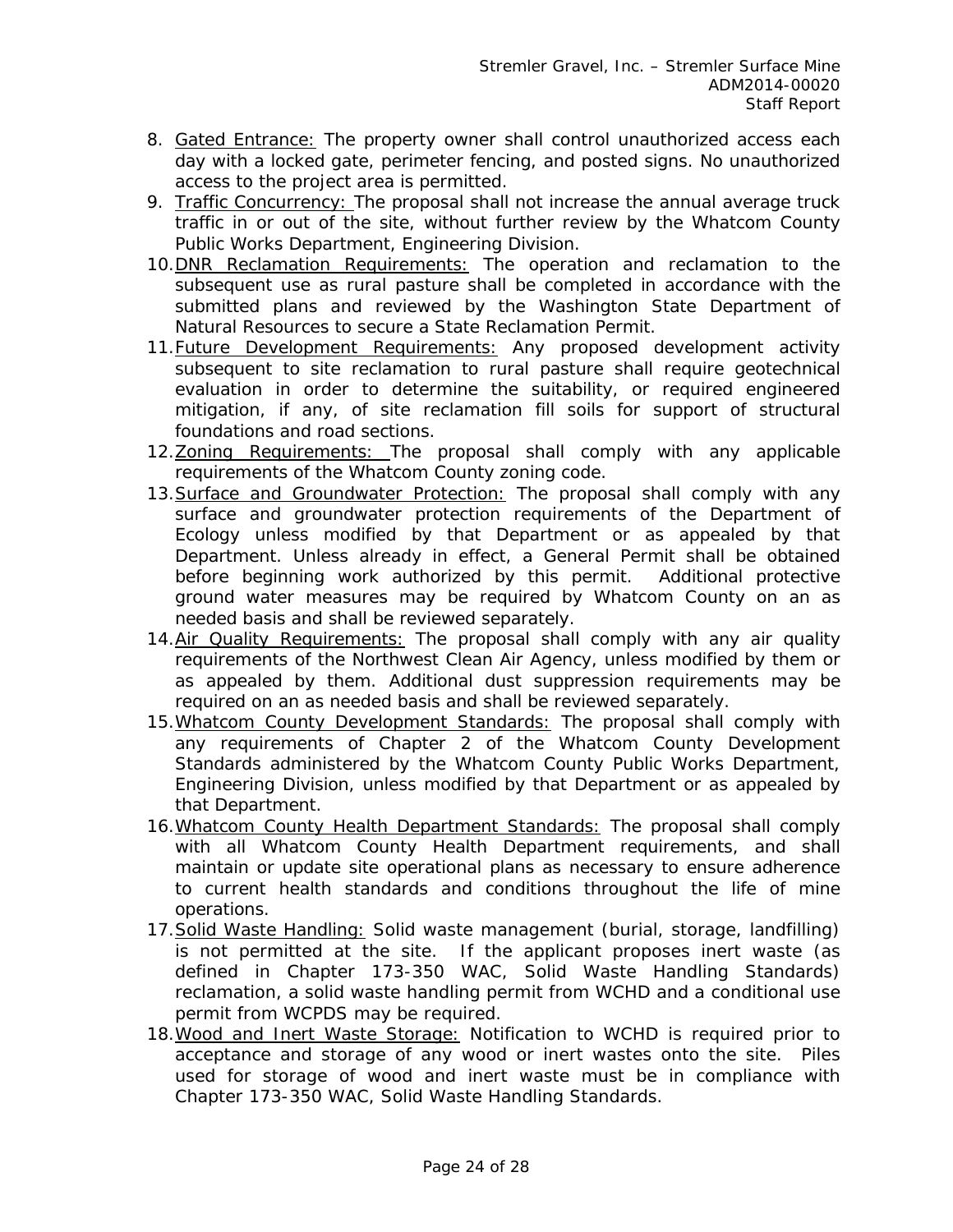- 19. Environmental Noise Levels: The proposal shall comply with the noise standards of WAC 173-60, of the Washington Administrative Code. The proposal shall not exceed the maximum environmental noise levels established by Chapter 173-60 WAC.
- 20. Amendments: The use and location on the site as approved by this permit shall not be amended or changed in any way without further approval of Whatcom County Planning and Development Services.
- 21. Business Hours: Hours of operation shall be limited to 6:30 a.m. and 5:30 p.m., Monday to Saturday; with the exception of those conditions outlined by WCC 20.73.701(2a-2d).
- 22.ADM Nontransferable: Approval of this use is for the referenced lots/parcels only and is not transferable to any other person or site.
- 23.ADM Permit Expiration: This permit is good for as long as the business continues to operate at this site and under the conditions outlined in this permit (Administrative Approval). If the business ceases to operate for a period of one-year, the County may revoke ADM approval unless a Whatcom County Zoning Administrator approves the continued use. If the use becomes no longer permitted in this zone district, the use may be subject to Nonconforming Use criteria. Please refer to WCC 20.83.
- 24.Annual Surface Mining Registration Fee: The mine shall maintain an active Whatcom County Surface Mine Registration. Failure to do so may revoke permitted site activities.
- 25. Monitoring Inspection: The mine operator shall assist and facilitate Whatcom County Planning Staff in performing site inspections. Failure to do so, or attempts to hinder or obstruct site inspections, may revoke permitted site activities.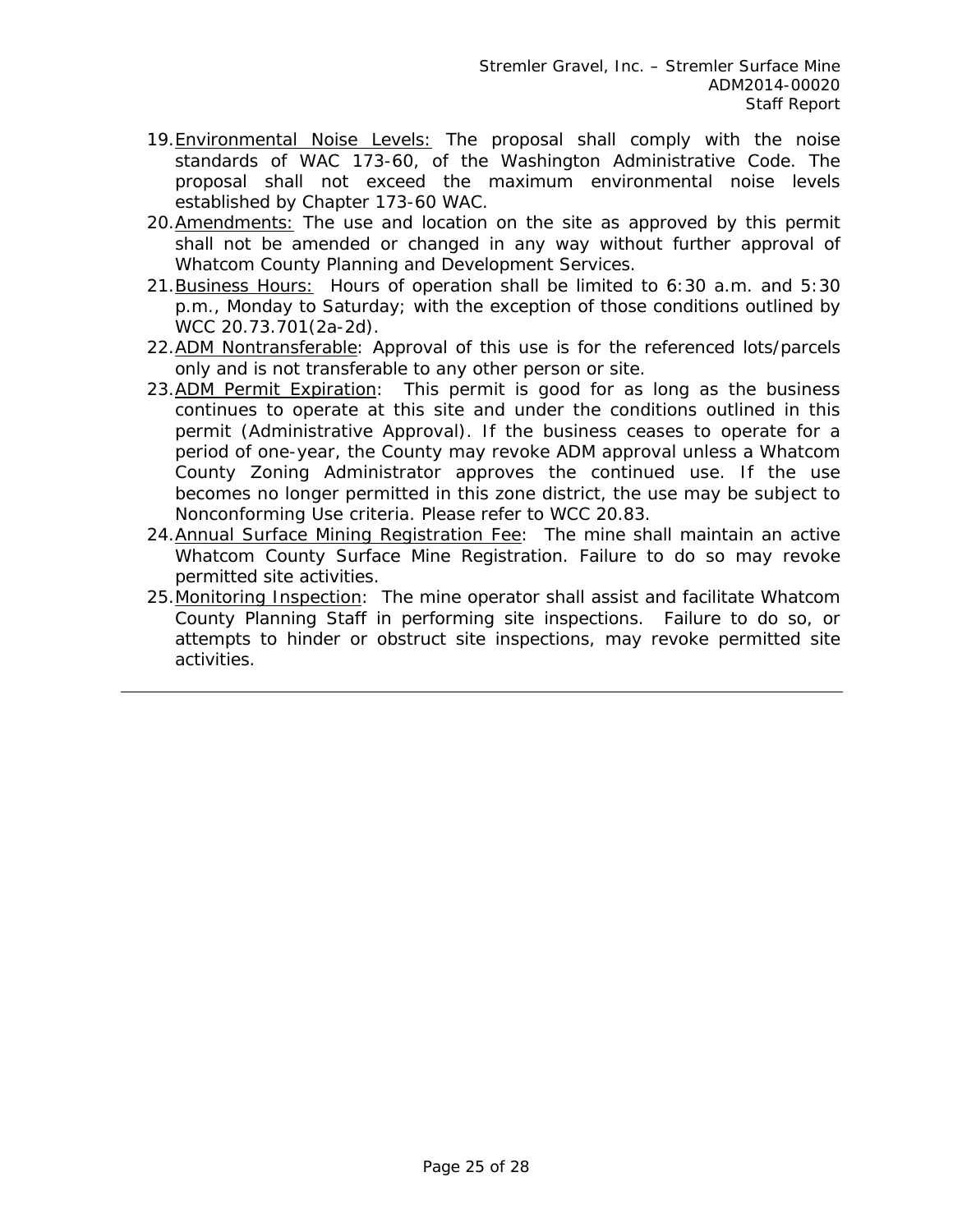## **Determination:**

Administrative Approval is hereby granted to Stremler Gravel, Inc., to operate an aggregate mine at the referenced parcels subject to the content and conditions in this staff report and corresponding memos.

### **Appeal Rights:**

Pursuant to WCC 20.84.240, you may appeal this determination to the Whatcom County Hearing Examiner within 14 calendar days from issuance of determination, along with a completed form from this office, applicable fees, and a statement including tangible evidence substantiating the appeal.

X and Wiser

Planner III – Current Planning

Enclosures:

Stremler Gravel – Pangborn Pit Reclamation Plan, BEK Engineering & Environmental, Inc., August, 2002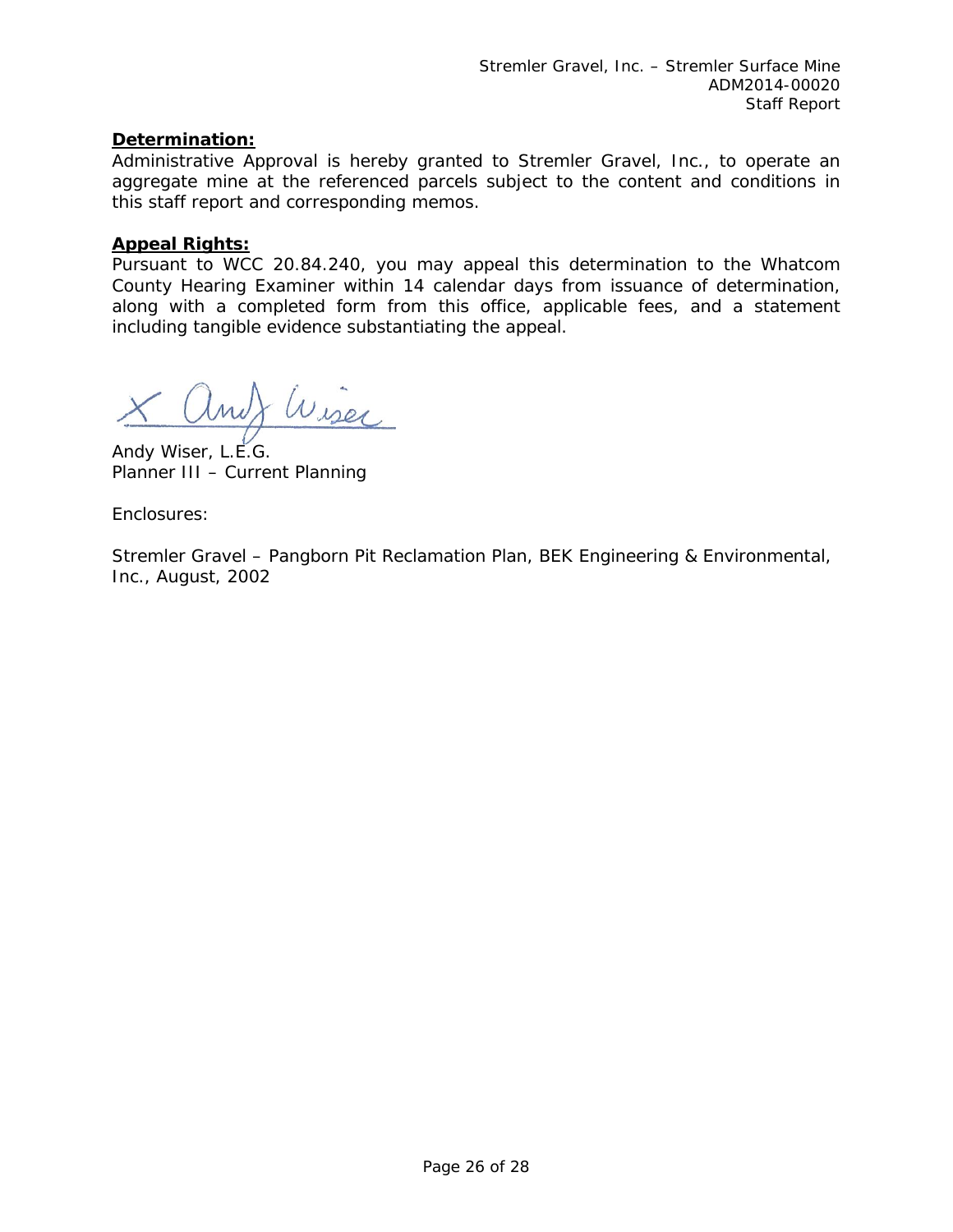### NOTICE

This approval is subject to all of the above-stated conditions. Failure to comply with them may be cause for its revocation. Complaints regarding a violation of the conditions of this permit should be filed with Whatcom County Planning and Development Services. Whatcom County Planning and Development Services may not act to revoke this approval without further review by the Department.

#### NOTICE OF ADMINISTRATIVE APPEAL PROCEDURES FROM FINAL DECISIONS OF **THE** WHAT COM COUNTY SURFACE MINING ADMINISTRATOR

This action of the Whatcom County Surface Mining Administrator is final. The following review procedure is available from this decision and may be taken by the applicant, any party of record, or any County department.

Appeal to the Hearing Examiner: Within 14 calendar days from the date of the decision a written notice of appeal may be filed with, and all required filing fees paid to, the Whatcom County Hearing Examiner, c/o Whatcom County Planning and Development Services, 5280 Northwest Drive, Bellingham WA, 98226 (WCC 20.84.240), . The appeal notice must state either:

- 1. The specific error of law which is alleged, or
- 2. How the decision is clearly erroneous on the entire record.

More detailed information about appeal procedures is contained in the Official Zoning Ordinance at Section 20.92.600-.830. A copy of this document is available for review at the County Council Office.

After an appeal has been filed and the Hearing Examiner has received the administrative record, the parties will be notified of the time and date to file written arguments.

DATED this 15 day of December 2015

Wiser

Andy Wiser, L.E.G. Geohazard Specialist/Planner Surface Mining Administrator